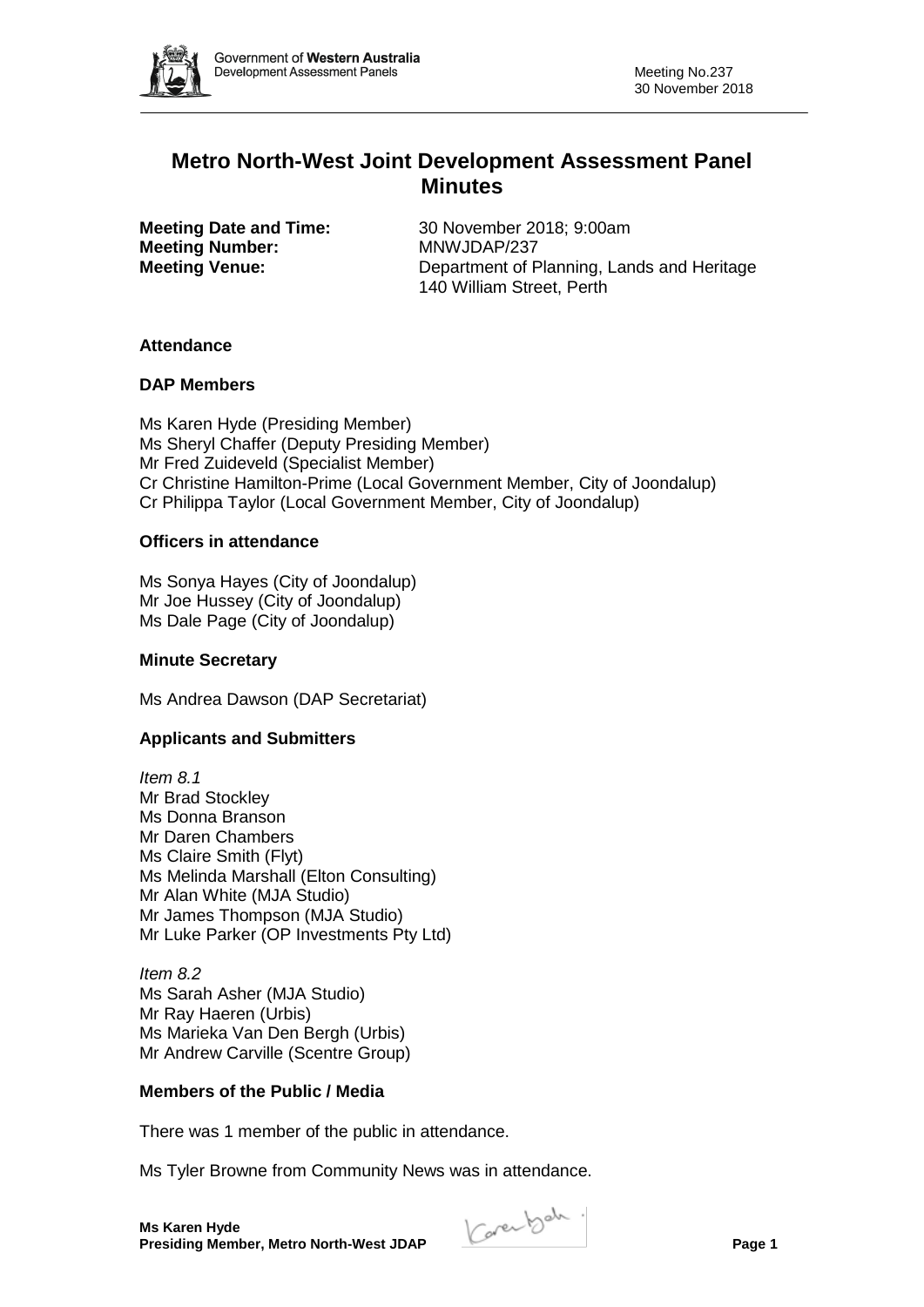

## **1. Declaration of Opening**

The Presiding Member declared the meeting open at 9:07am on 30 November 2018 and acknowledged the past and present traditional owners and custodians of the land on which the meeting was being held.

The Presiding Member announced the meeting would be run in accordance with the DAP Standing Orders 2017 under the *Planning and Development (Development Assessment Panels) Regulations 2011*.

The Presiding Member advised that in accordance with Section 5.16 of the DAP Standing Orders 2017 which states *'A person must not use any electronic, visual or audio recording device or instrument to record the proceedings of the DAP meeting unless the Presiding Member has given permission to do so.',* the meeting would not be recorded.

#### **2. Apologies**

Nil

#### **3. Members on Leave of Absence**

Nil

#### **4. Noting of Minutes**

DAP members noted that signed minutes of previous meetings are available on the [DAP website.](https://www.planning.wa.gov.au/7578.aspx)

#### **5. Declaration of Due Consideration**

All members declared that they had duly considered the documents.

#### **6. Disclosure of Interests**

Nil

#### **7. Deputations and Presentations**

- **7.1** Mr Brad Stockley addressed the DAP against the application at Item 8.1.
- **7.2** Ms Donna Branson and Mr Daren Chambers addressed the DAP against the application at Item 8.1.
- **7.3** Mr Alan White and Mr James Thompson (MJA Studio) addressed the DAP in support of the application at Item 8.1 and responded to questions from the panel.
- **7.4** Ms Claire Smith (Flyt) addressed the DAP in support of the application at Item 8.1 and responded to questions from the panel.

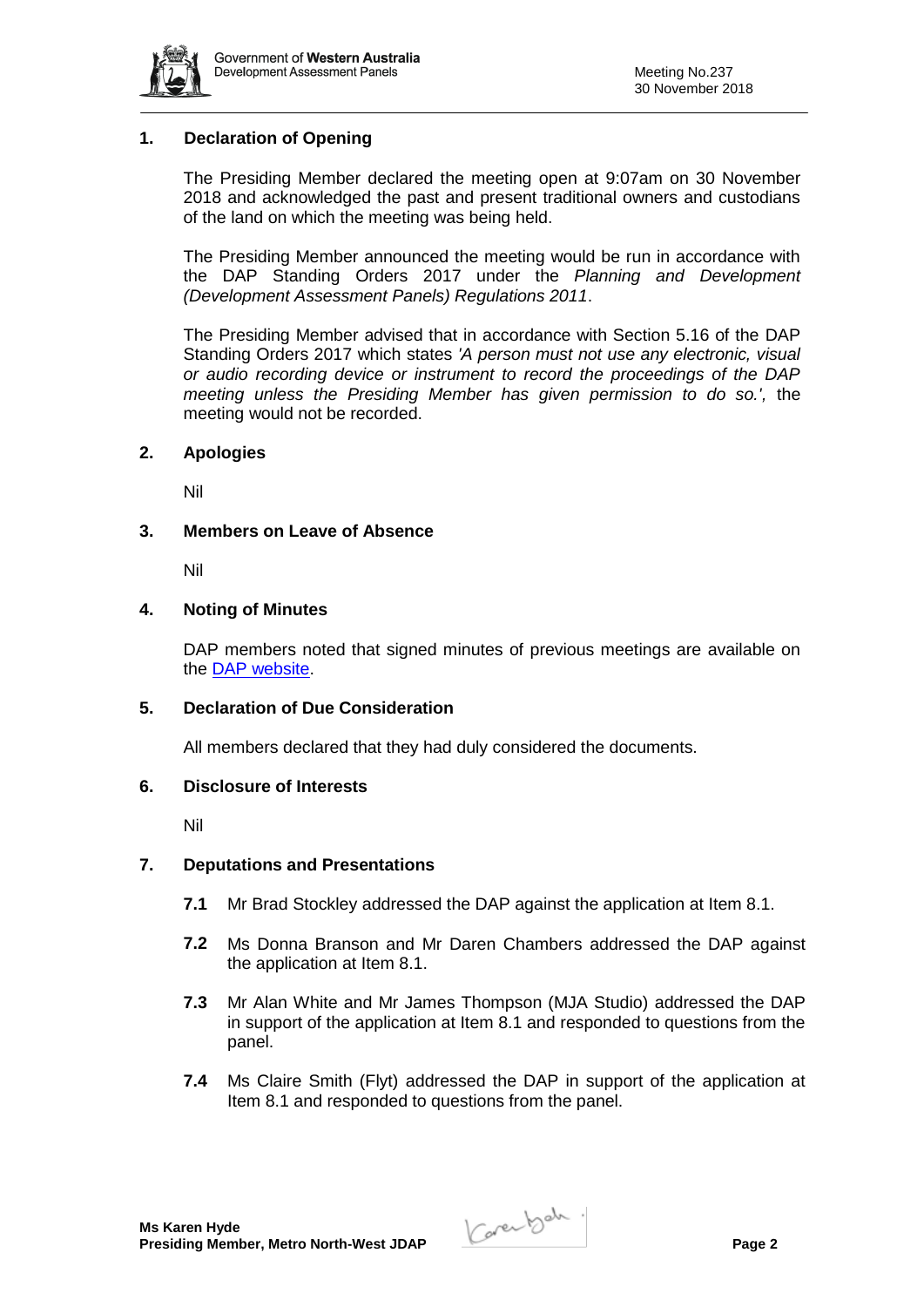

- **7.5** Ms Melinda Marshall (Elton Consulting) addressed the DAP in support of the application at Item 8.1.
- **7.6** Ms Dale Page (City of Joondalup addressed the DAP in relation to the application at Item 8.1 and responded to questions from the panel.

#### *The presentations at Items 7.1 – 7.6 were heard prior to the application at Item 8.1.*

- **7.7** Ms Sarah Asher (MJA Studio) addressed the DAP in support of the application at Item 8.2 and responded to questions from the panel.
- **7.8** Ms Marieka Van Den Bergh and Mr Ray Haeren (Urbis) addressed the DAP in support of the application at Item 8.2 and responded to questions from the panel.
- **7.9** Mr Andrew Carville (Scentre Group) responded to questions from the panel at Item 8.2.
- **7.10** Ms Dale Page (City of Joondalup) addressed the DAP in relation to the application at Item 8.2 and responded to questions from the panel.

#### *The presentations at Items 7.7 - 7.10 were heard prior to the application at Item 8.2.*

## **8. Form 1 – Responsible Authority Reports – DAP Applications**

| <b>Property Location:</b>       | Part Lot 9040 (34) Kallatina Drive, Iluka |
|---------------------------------|-------------------------------------------|
| <b>Development Description:</b> | <b>Multiple Dwelling Development</b>      |
|                                 | (Brightwater Beaumaris)                   |
| Applicant:                      | Veris Pty Ltd                             |
| Owner:                          | OP Investments Pty Ltd                    |
| Responsible Authority:          | City of Joondalup                         |
| DAP File No:                    | DAP/18/01484                              |
|                                 |                                           |

#### **REPORT RECOMMENDATION**

**Moved by:** Cr Christine Hamilton-Prime **Seconded by:** Ms Karen Hyde

That the Metro North-West JDAP resolves to:

**Approve** DAP application reference DAP/18/01484 and accompanying plans (Attachment 3) in accordance with Clause 68 of the *Planning and Development (Local Planning Schemes) Regulations 2015*, subject to the following conditions:

#### **Conditions**

- 1. This approval relates to the 58 multiple (aged or dependent persons') dwellings and associated works only. It does not relate to any other development on the lot.
- 2. The 'Roof Terrace Level' shown on the plans shall be removed.

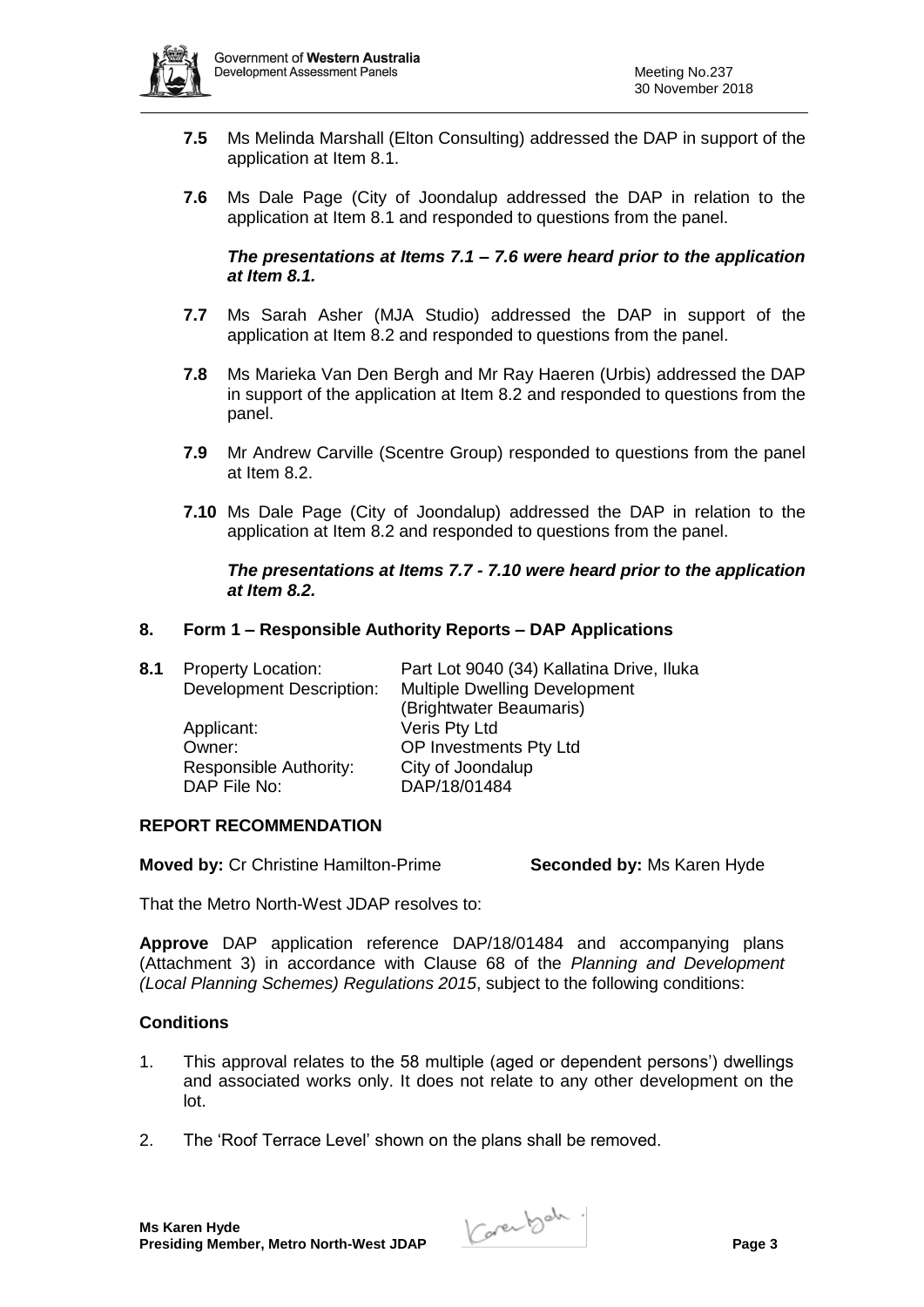

- 3. An access easement for the shared driveway shall be placed on the certificate of titles for the subject lot and the adjoining lot to the north. The easement shall be at the owner/developer's expense and lodged with the Registrar of Titles for endorsement on the certificate of titles, prior to the commencement of development.
- 4. A notification, pursuant to section 70A of the Transfer of Land Act 1893, shall be placed on the certificate of title for the subject lot. The notification shall be at the owner/developer's expense and lodged with the Registrar of Titles for endorsement on the certificate of title, prior to the commencement of development. The notification is to state as follows:

*'This land is within a bushfire prone area as designated by an Order made by the Fire and Emergency Services Commissioner'.*

- 5. The boundary walls on the north boundary shall be of a clean finish and aesthetically treated to minimise their visual impact. Details are to be provided to and approved by the City prior to the commencement of development.
- 6. Detailed landscaping plans shall be submitted to and approved by the City prior to the commencement of development. These landscaping plans are to indicate the proposed landscaping treatments of the subject site and the adjoining road verges, and shall:
	- provide planting of a sufficient height and density to soften the impact of the retaining walls and solid walls and fencing as viewed from all streets;
	- provide additional trees within the 'deep planting' zone;
	- provide plant species, mature height and spread, plant spacing, pot size and quantities and an irrigation design by a Certified Irrigation Designer;
	- provide all details relating to paving, treatment of verges and tree planting;
	- remove the 'Hardstand waste bin collection' on the corner of Fernando Parkway and Santos Vista and replace with landscaping;
	- be based on water sensitive urban design and designing out crime principles to the satisfaction of the City;
	- show spot levels and/or contours of the site; and
	- be drawn at an appropriate scale of either 1:100 or 1:200.
- 7. Landscaping and reticulation shall be established in accordance with the approved landscaping plans, Australian Standards and best trade practice prior to the occupation of the development and thereafter maintained to the satisfaction of the City.
- 8. A Waste Management Plan indicating the method of rubbish collection shall be submitted to the City prior to the commencement of development and approved by the City prior to the development first being occupied. All rubbish collection shall be in accordance with the approved Waste Management Plan.
- 9. A Construction Management Plan shall be submitted to and approved by the City prior to the commencement of development. The Construction Management Plan shall detail how it is proposed to manage:
	- all forward works for the site;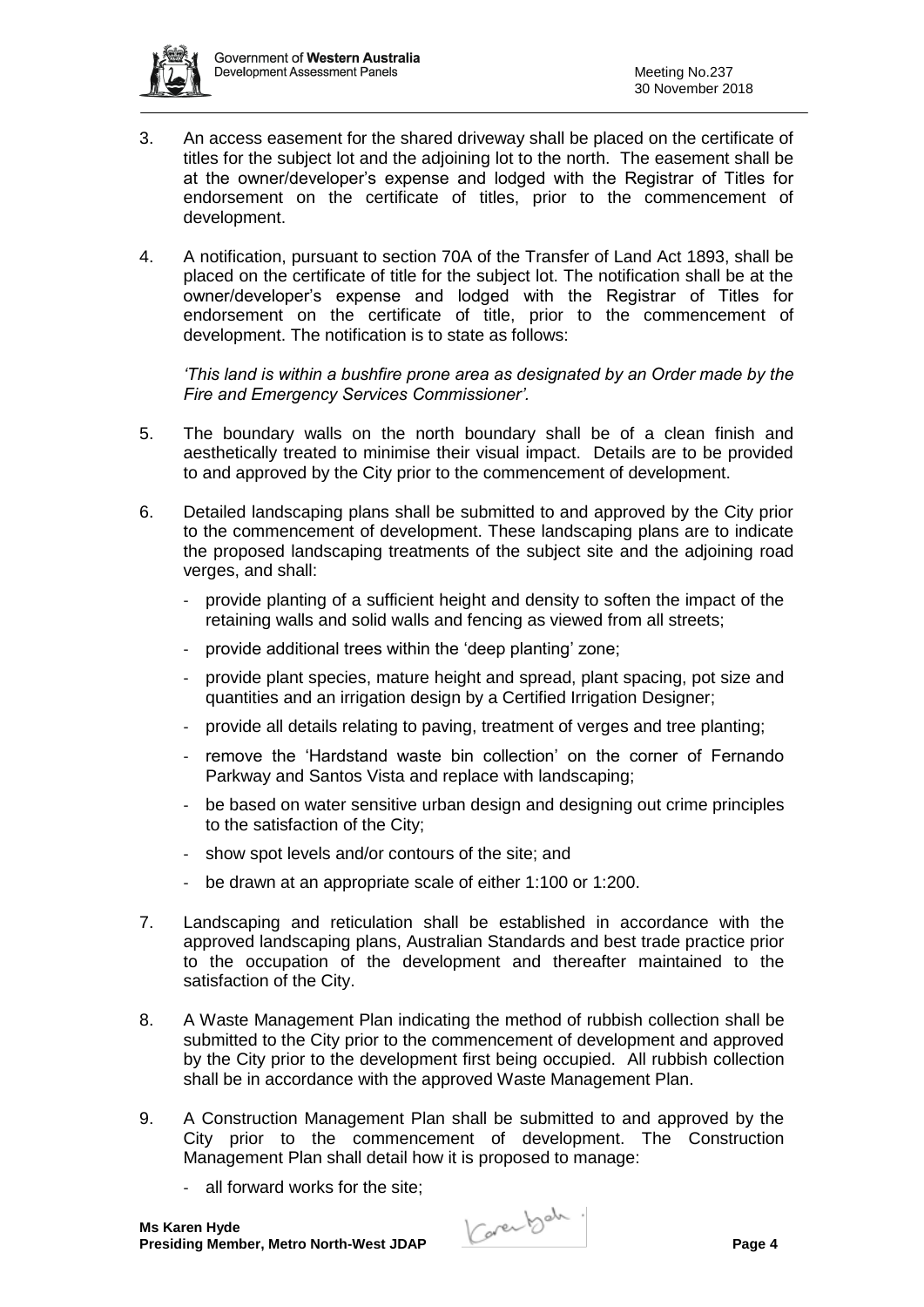

- the delivery of materials and equipment to the site;
- the storage of materials and equipment on the site;
- the parking arrangements for the contractors and subcontractors;
- the management of dust during the construction process;
- other matters likely to impact on the surrounding properties;

and works shall be undertaken in accordance with the approved Construction Management Plan.

- 10. A full schedule of colours and materials for all exterior parts of the development (including retaining walls) shall be submitted to and approved by the City prior to the commencement of development. Development shall be in accordance with the approved schedule and all external materials and finishes shall be maintained to a high standard, including being free of vandalism, to the satisfaction of the City.
- 11. Any proposed building plant and equipment, including air conditioning units, piping, ducting and water tanks shall be located so as to minimise any visual and noise impact on surrounding landowners, and screened from view from the street. Details shall be submitted to and approved by the City prior to the commencement of development. Development shall be in accordance with these approved details.
- 12. Walls, fences and other structures shall be truncated or reduced to no higher than 0.75 metres within 1.5 metres of where walls, fences, other structures adjoin vehicle access points, where the driveway meets Burns Beach Road.
- 13. The glazed balustrades for the ground floor terraces and 'Porch' and the upper floor balconies shall be clear glass.
- 14. Eight on-street parking bays on Santos Vista shall be constructed by the developer at the developer's expense, prior to the occupation of the development. The detailed design is to be approved by the City prior to construction.
- 15. Nine visitor car parking bays shall be provided within the basement car park, adjacent to and outside the security gate and clearly delineated (marked/signed), prior to the occupation of the development.
- 16. The security gate for the basement car park shall be relocated such that on site visitor parking bays are not located behind the gate.
- 17. A sign, with a maximum size of  $0.2m^2$ , shall be provided adjacent to the driveway and visible from Burns Beach Road advising of the availability of visitor car parking bays within the basement car park. Details are to be provided prior to the commencement of development.
- 18. Six visitor bicycle spaces shall be clearly delineated (marked/signed) and located outside of any security barrier, prior to the occupation of the development.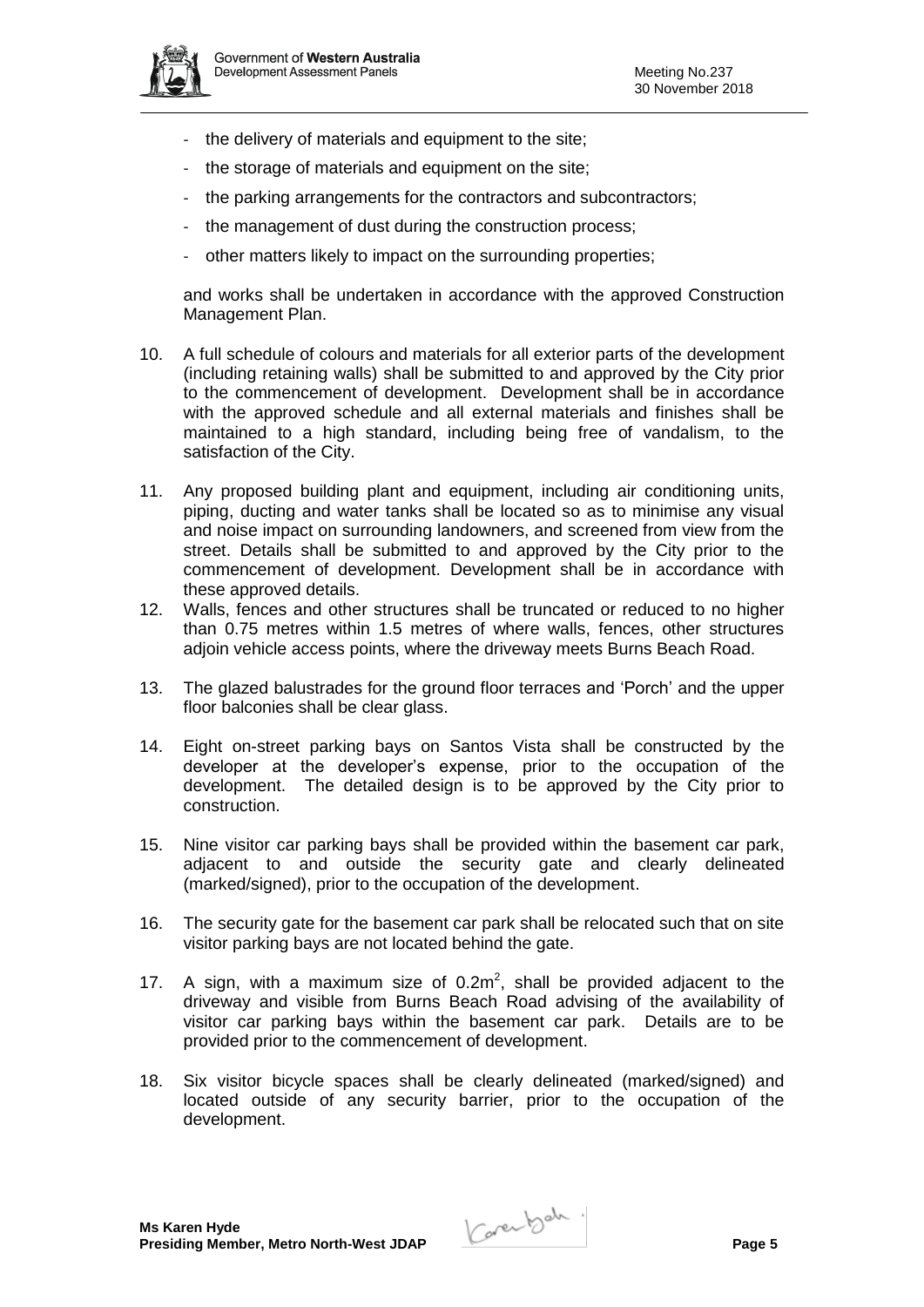

- 19. The car parking bays, driveways and access points shown on the approved plans shall be designed, constructed, drained and marked in accordance with the Australian Standard for Off-street Car Parking (AS/NZS2890.1 2004), Offstreet Parking for People with Disabilities (AS/NZS2890.6 2009) and Off-street Commercial Vehicle Facilities (AS2890.2:2002), prior to the occupation of the development. These bays are to be thereafter maintained to the satisfaction of the City.
- 20. Bicycle parking facilities shall be in accordance with the Australian Standard for Off-street Carparking – Bicycles (AS2890.3-1993 as amended) prior to the development first being occupied. Details of bicycle parking areas shall be provided to the City for approval prior to the commencement of development.
- 21. All stormwater shall be collected on-site and disposed of in a manner acceptable to the City.
- 22. Retaining walls shall be of a clean finish and made good to the satisfaction of the City.

## **Advice Notes**

- 1. With respect to the removal of the 'Roof Terrace Level', should the amenities still be required, the internal reconfiguration of the building to accommodate these amenities is to be to the satisfaction of the City and as demonstrated on the plans in Attachment 13.
- 2. The owner/applicant is advised that the subject site has been identified as being within a bushfire prone area as designated by the Fire and Emergency Services Commissioner. As a result:
	- a. a notification on the certificate of title is required in accordance with clause 6.10 of *State Planning Policy 3.7 – Planning for Bushfire Prone Areas* (SPP3.7); and
	- b. additional construction methods may be required as part of the Building Permit.

Further information about the designated bushfire prone areas and SPP3.7 can be found on the Department of Fire and Emergency Services website: <https://www.dfes.wa.gov.au/> and the Department of Planning website: <http://www.planning.wa.gov.au/>

- 3. With respect to the landscaping, it is recommended that universal access to the main internal garden area is provided off the pathways.
- 4. With respect to the Waste Management Plan:
	- a. all waste is to be collected within the basement. No bins are to be placed on the verge for collection;
	- b. the Hardstand Waste Bin Collection area on the corner of Fernando Parkway and Santos Vista is not supported and is to be removed from the plans;
	- c. the applicant is to confirm that the clearance height between the finished floor level of the driveway/basement and ceiling is sufficient enough to cater for waste service vehicles;

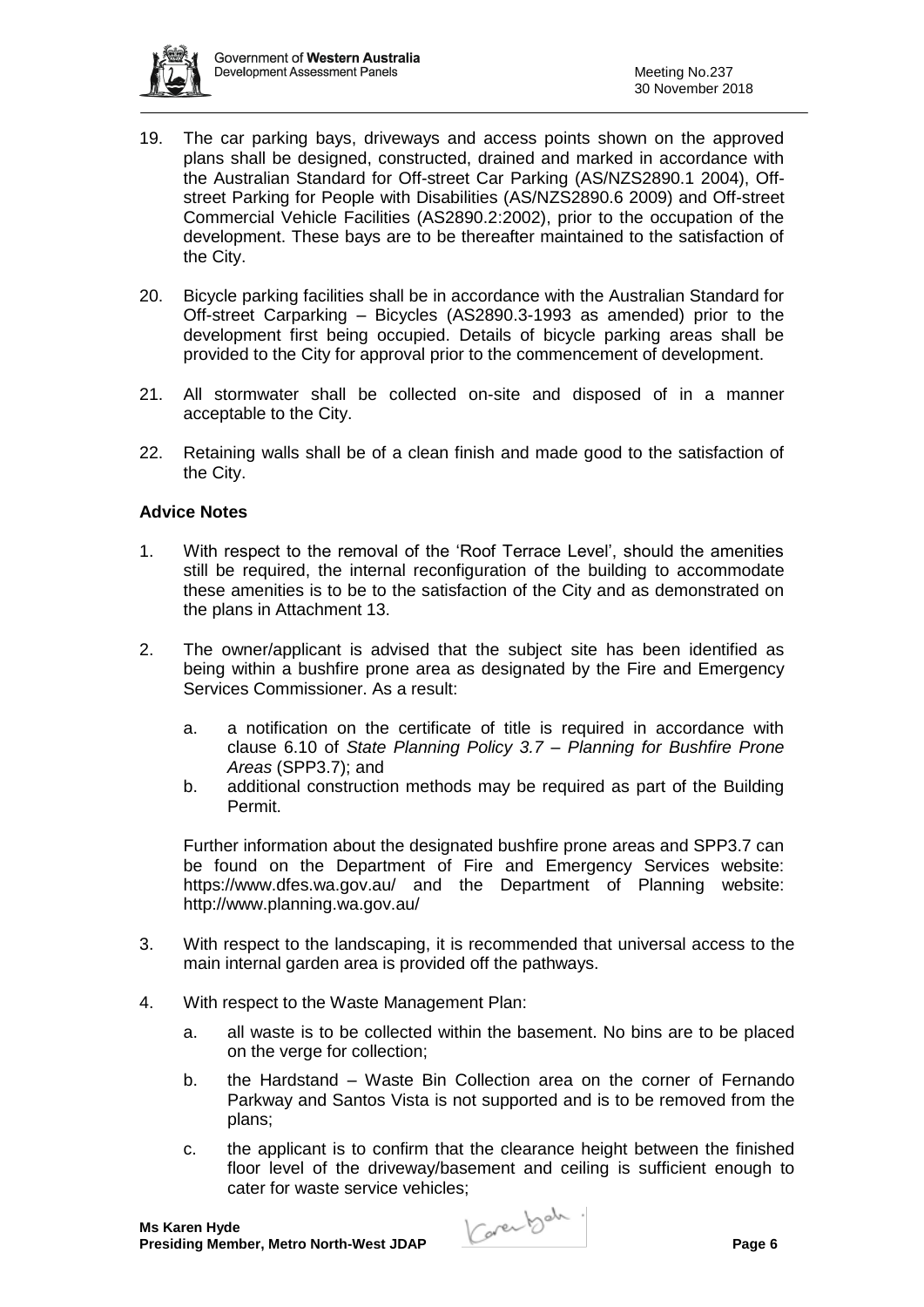

- d. the bin store area is to be designed and equipped to the satisfaction of the City. It shall be provided with a hose cock and have a concrete floor graded to a floor waste connected to sewer. Given the proposed location within the basement of the building, please ensure connection to sewer is possible.
- 5. With respect to the schedule of colours and materials, the City encourages the developer to incorporate materials and colours to the external surface of the building and associated structures, including roofing, that have low reflective characteristics to minimise potential glare from the development impacting the amenity of the adjoining or nearby neighbours.
- 6. Any existing footpaths and kerbing shall be retained and protected during construction of the development. Should the footpath/kerb be damaged during the construction of the development, it shall be reinstated to the satisfaction of the City.
- 7. Development shall comply with the requirements of the *Environmental Protection Act 1986* and the *Environmental Protection (Noise) Regulations 1997*. Consideration needs to be given to the positioning and placement of noisy plant equipment (e.g. air conditioners, mechanical exhaust etc) so as to not have a negative impact on surrounding residents.
- 8. Development shall comply with the *Health (Aquatic Facilities) Regulations 2007.* Prior to commencing construction, design approval must first be obtained from the Department of Health (WA). For more information contact the Water Unit on 9388 4999. Additionally, please be aware that monthly water sampling will be required and is subject to additional fee (approx. \$32 per month when undertaken by City of Joondalup).
- 9. All laundry areas to be provided with a floor waste in accordance with the City's Local Laws. In addition to having mechanical ventilation it is recommended that internal laundry areas be provided with condensation dryers to minimise the likelihood of mould occurring.
- 10. Ventilation to toilets and any other room which contains a toilet must comply with the *Sewerage (Lighting, Ventilation and Construction) Regulations 1971*.
- 11. Compliance with the NCC BCA is solely the responsibility of the independent building surveyor who certifies and issues the Certificate of Design Compliance.
- 12. The applicant/owner is advised that verge treatments are required to comply with the City's Street Verge Guidelines. A copy of the Guidelines can be obtained at <https://www.joondalup.wa.gov.au/verge-treatments/>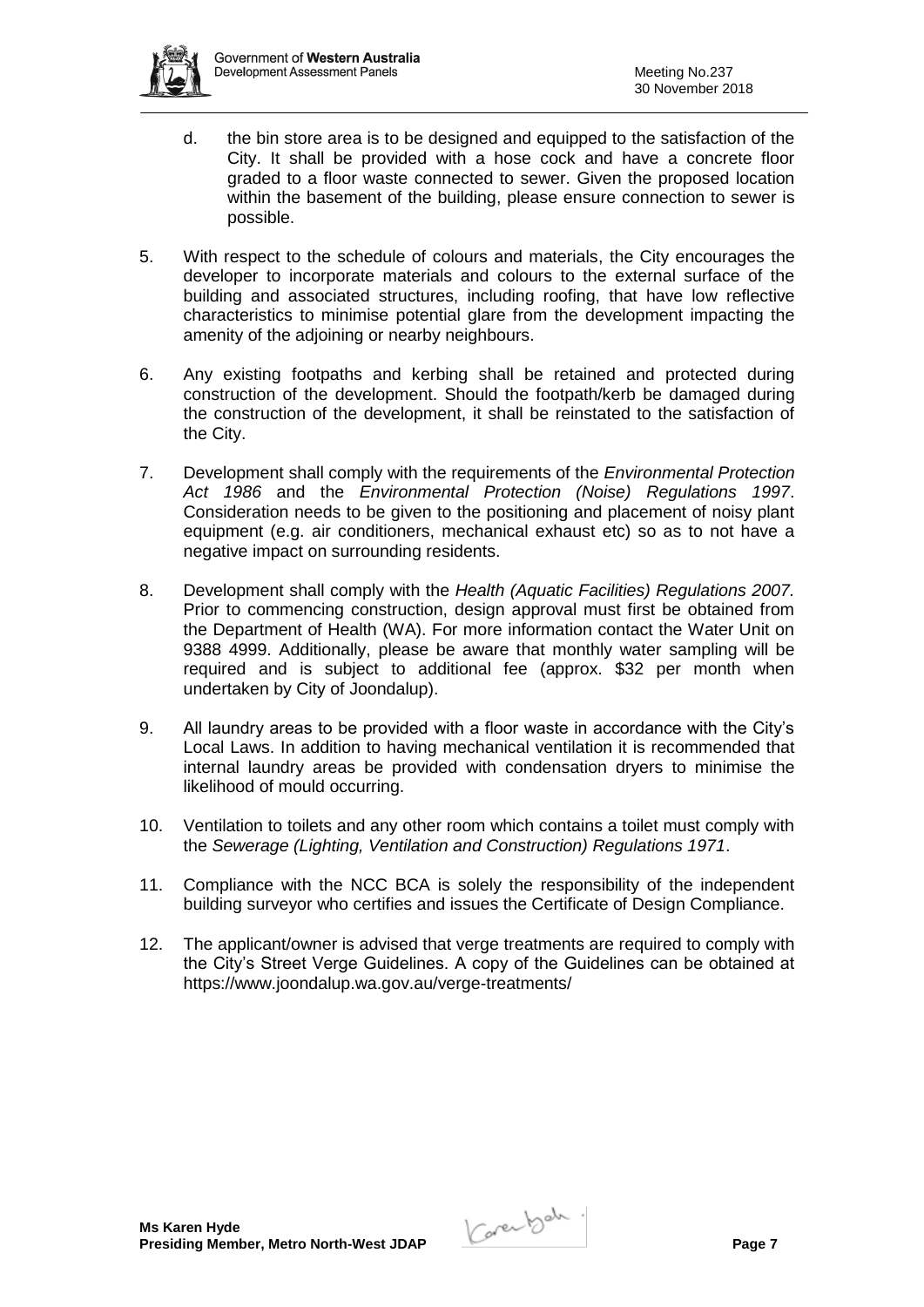

## **AMENDING MOTION 1**

**Moved by:** Ms Sheryl Chaffer **Seconded by: Nil** Seconded by: Nil

That Condition 14 be amended to read as follows:

*Eight A minimum of 6 on-street parking bays on Santos Vista shall be constructed by the developer at the developer's expense, prior to the occupation of the development. The detailed design is to be approved by the City prior to construction.*

### **The Amending Motion LAPSED for want of a seconder.**

#### **AMENDING MOTION 2**

The following amending motions were made en bloc:

**Moved by: Ms Sheryl Chaffer <b>Seconded by:** Mr Fred Zuideveld

i) That Condition 2 be amended to read as follows:

*The 'Rooftop gym Terrace Level' shown on the plans shall be removed*.

ii) That Advice Note 1 be amended to read as follows:

*With respect to the removal of the 'Rooftop gym Terrace Level', should the amenities still be required, the internal reconfiguration of the building to accommodate these amenities is to be to the satisfaction of the City and as demonstrated on the plans in Attachment 13.*

**REASON:** To clarify that the roof top enclosure creating an additional floor containing the gym (as defined by the Scheme) is to be removed from the plans and the application prior to commencement of development.

**The Amending Motion was put and CARRIED UNANIMOUSLY.**

## **AMENDING MOTION 3**

**Moved by:** Mr Fred Zuideveld **Seconded by:** Ms Sheryl Chaffer

That Condition 13 be amended to read as follows:

*The glazed balustrades for the ground floor terraces and 'Porch' and the upper floor balconies shall be clear glass.*

**REASON:** To enable a level of privacy for the balconies whilst maintaining the opportunity for passive surveillance and light.

**The Amending Motion was put and CARRIED UNANIMOUSLY.**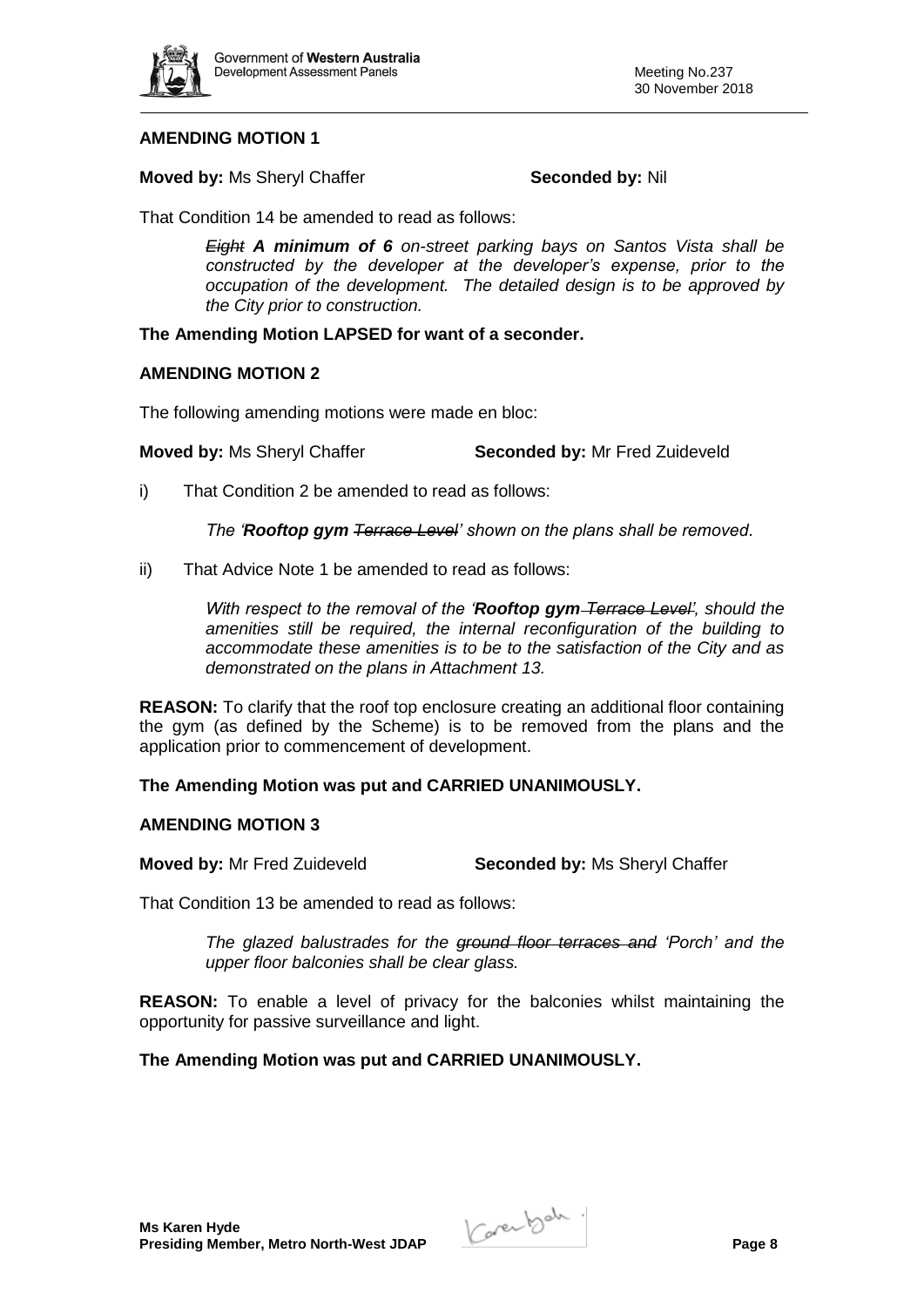

## **AMENDING MOTION 4**

**Moved by:** Ms Karen Hyde **Seconded by:** Ms Sheryl Chaffer

That the report preamble be amended to read as follows:

*Approve DAP application reference DAP/18/01484 and accompanying plans (Attachment 3) in accordance with Clause 68 of the Planning and Development (Local Planning Schemes) Regulations 2015 and the provisions of the City of Joondalup Local Planning Scheme No. 3 subject to the following conditions:*

**REASON:** To ensure it is clear that the approval is granted in accordance with the Regulations and the City's Planning Scheme.

## **The Amending Motion was put and CARRIED UNANIMOUSLY.**

## **REPORT RECOMMENDATION (AS AMENDED)**

**Approve** DAP application reference DAP/18/01484 and accompanying plans (Attachment 3) in accordance with Clause 68 of the Planning and Development (Local Planning Schemes) Regulations 2015 and the provisions of the City of Joondalup Local Planning Scheme No. 3 subject to the following conditions:

#### **Conditions**

- 1. This approval relates to the 58 multiple (aged or dependent persons') dwellings and associated works only. It does not relate to any other development on the lot.
- 2. The 'Rooftop gym' shown on the plans shall be removed.
- 3. An access easement for the shared driveway shall be placed on the certificate of titles for the subject lot and the adjoining lot to the north. The easement shall be at the owner/developer's expense and lodged with the Registrar of Titles for endorsement on the certificate of titles, prior to the commencement of development.
- 4. A notification, pursuant to section 70A of the Transfer of Land Act 1893, shall be placed on the certificate of title for the subject lot. The notification shall be at the owner/developer's expense and lodged with the Registrar of Titles for endorsement on the certificate of title, prior to the commencement of development. The notification is to state as follows:

*'This land is within a bushfire prone area as designated by an Order made by the Fire and Emergency Services Commissioner'.*

- 5. The boundary walls on the north boundary shall be of a clean finish and aesthetically treated to minimise their visual impact. Details are to be provided to and approved by the City prior to the commencement of development.
- 6. Detailed landscaping plans shall be submitted to and approved by the City prior to the commencement of development. These landscaping plans are to indicate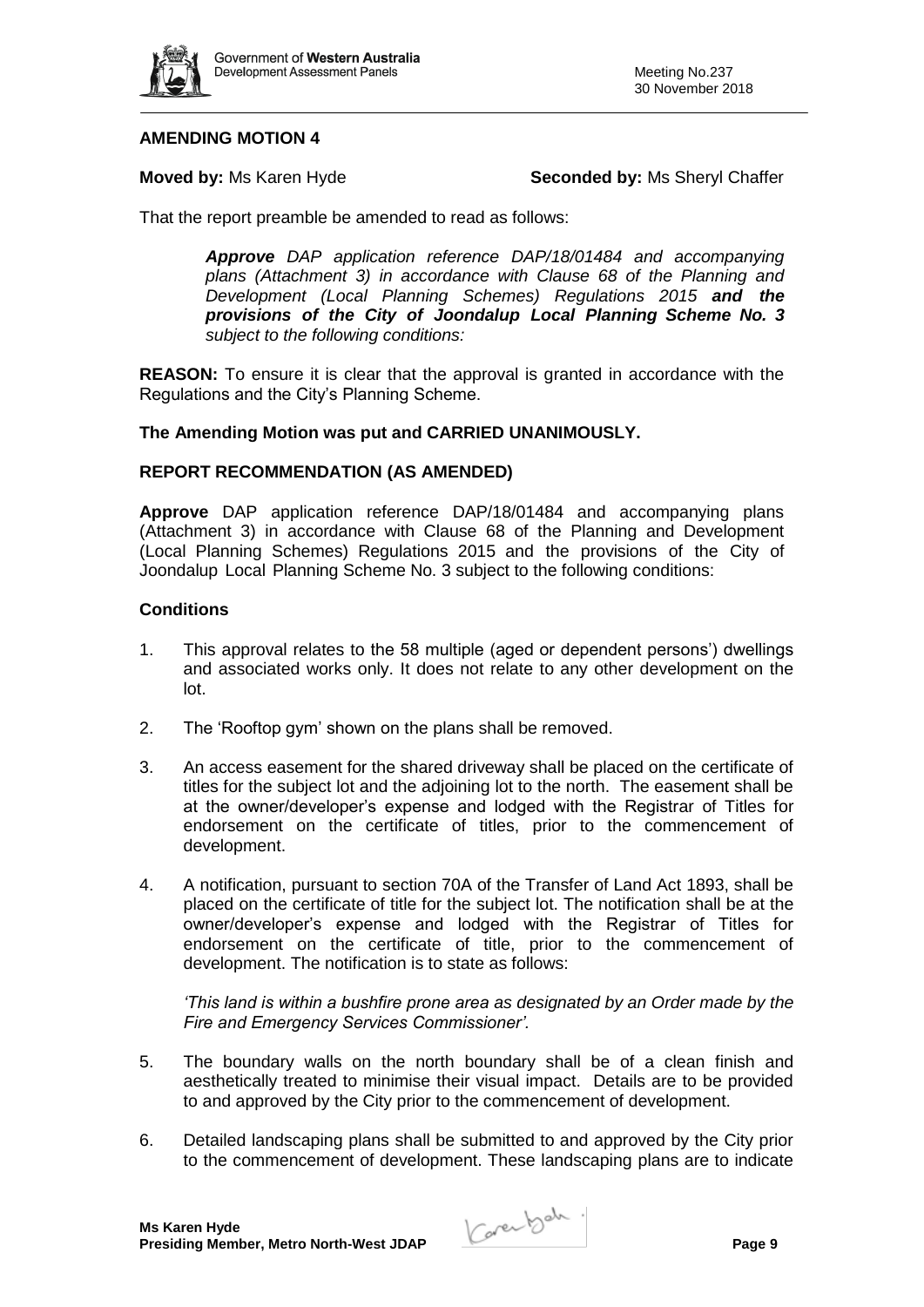

the proposed landscaping treatments of the subject site and the adjoining road verges, and shall:

- provide planting of a sufficient height and density to soften the impact of the retaining walls and solid walls and fencing as viewed from all streets;
- provide additional trees within the 'deep planting' zone;
- provide plant species, mature height and spread, plant spacing, pot size and quantities and an irrigation design by a Certified Irrigation Designer;
- provide all details relating to paving, treatment of verges and tree planting;
- remove the 'Hardstand waste bin collection' on the corner of Fernando Parkway and Santos Vista and replace with landscaping;
- be based on water sensitive urban design and designing out crime principles to the satisfaction of the City;
- show spot levels and/or contours of the site; and
- be drawn at an appropriate scale of either 1:100 or 1:200.
- 7. Landscaping and reticulation shall be established in accordance with the approved landscaping plans, Australian Standards and best trade practice prior to the occupation of the development and thereafter maintained to the satisfaction of the City.
- 8. A Waste Management Plan indicating the method of rubbish collection shall be submitted to the City prior to the commencement of development and approved by the City prior to the development first being occupied. All rubbish collection shall be in accordance with the approved Waste Management Plan.
- 9. A Construction Management Plan shall be submitted to and approved by the City prior to the commencement of development. The Construction Management Plan shall detail how it is proposed to manage:
	- all forward works for the site;
	- the delivery of materials and equipment to the site;
	- the storage of materials and equipment on the site;
	- the parking arrangements for the contractors and subcontractors;
	- the management of dust during the construction process;
	- other matters likely to impact on the surrounding properties;

and works shall be undertaken in accordance with the approved Construction Management Plan.

- 10. A full schedule of colours and materials for all exterior parts of the development (including retaining walls) shall be submitted to and approved by the City prior to the commencement of development. Development shall be in accordance with the approved schedule and all external materials and finishes shall be maintained to a high standard, including being free of vandalism, to the satisfaction of the City.
- 11. Any proposed building plant and equipment, including air conditioning units, piping, ducting and water tanks shall be located so as to minimise any visual

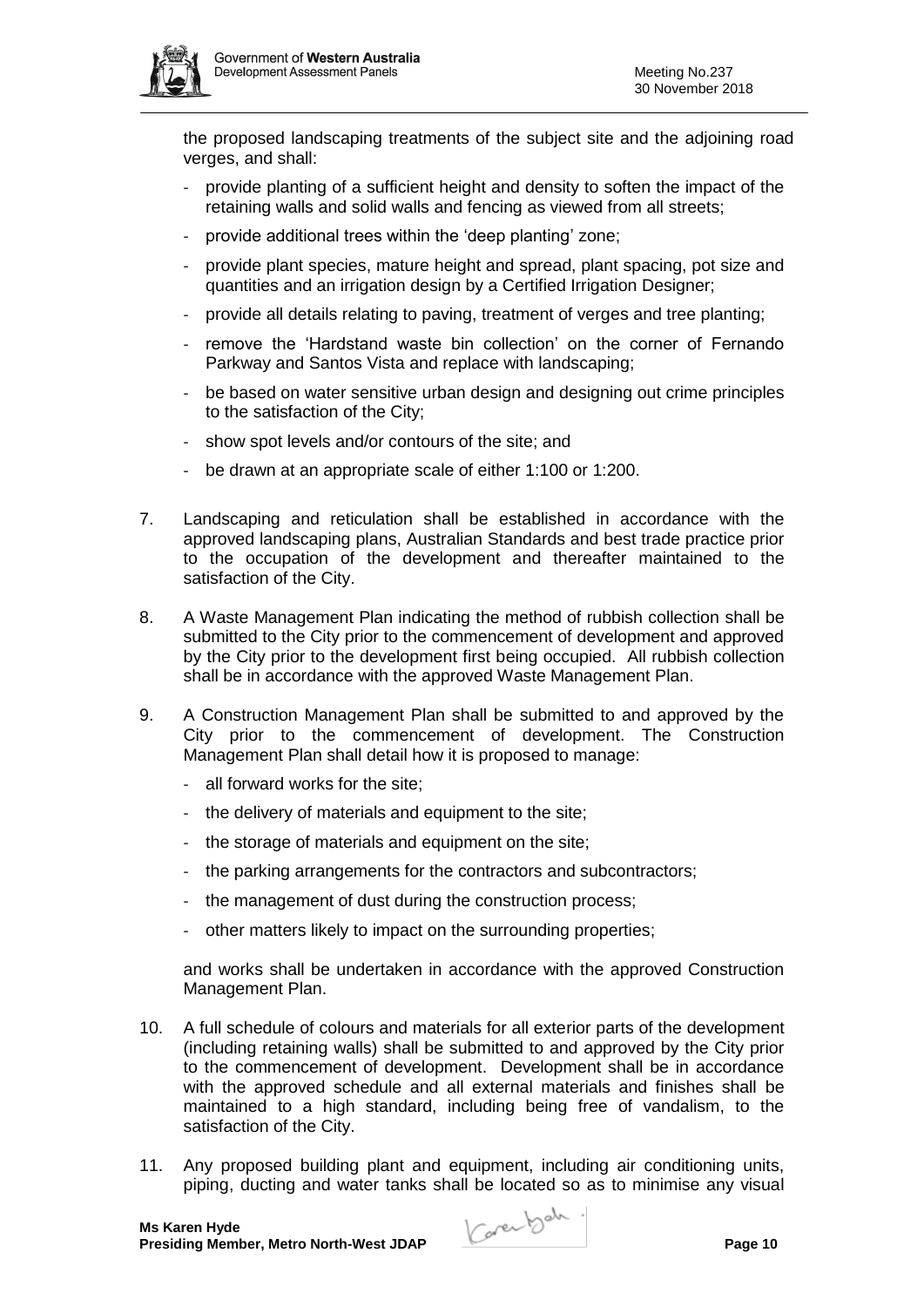

and noise impact on surrounding landowners, and screened from view from the street. Details shall be submitted to and approved by the City prior to the commencement of development. Development shall be in accordance with these approved details.

- 12. Walls, fences and other structures shall be truncated or reduced to no higher than 0.75 metres within 1.5 metres of where walls, fences, other structures adjoin vehicle access points, where the driveway meets Burns Beach Road.
- 13. The glazed balustrades for the 'Porch' and the upper floor balconies shall be clear glass.
- 14. Eight on-street parking bays on Santos Vista shall be constructed by the developer at the developer's expense, prior to the occupation of the development. The detailed design is to be approved by the City prior to construction.
- 15. Nine visitor car parking bays shall be provided within the basement car park, adjacent to and outside the security gate and clearly delineated (marked/signed), prior to the occupation of the development.
- 16. The security gate for the basement car park shall be relocated such that on site visitor parking bays are not located behind the gate.
- 17. A sign, with a maximum size of  $0.2m^2$ , shall be provided adjacent to the driveway and visible from Burns Beach Road advising of the availability of visitor car parking bays within the basement car park. Details are to be provided prior to the commencement of development.
- 18. Six visitor bicycle spaces shall be clearly delineated (marked/signed) and located outside of any security barrier, prior to the occupation of the development.
- 19. The car parking bays, driveways and access points shown on the approved plans shall be designed, constructed, drained and marked in accordance with the Australian Standard for Off-street Car Parking (AS/NZS2890.1 2004), Offstreet Parking for People with Disabilities (AS/NZS2890.6 2009) and Off-street Commercial Vehicle Facilities (AS2890.2:2002), prior to the occupation of the development. These bays are to be thereafter maintained to the satisfaction of the City.
- 20. Bicycle parking facilities shall be in accordance with the Australian Standard for Off-street Carparking – Bicycles (AS2890.3-1993 as amended) prior to the development first being occupied. Details of bicycle parking areas shall be provided to the City for approval prior to the commencement of development.
- 21. All stormwater shall be collected on-site and disposed of in a manner acceptable to the City.
- 22. Retaining walls shall be of a clean finish and made good to the satisfaction of the City.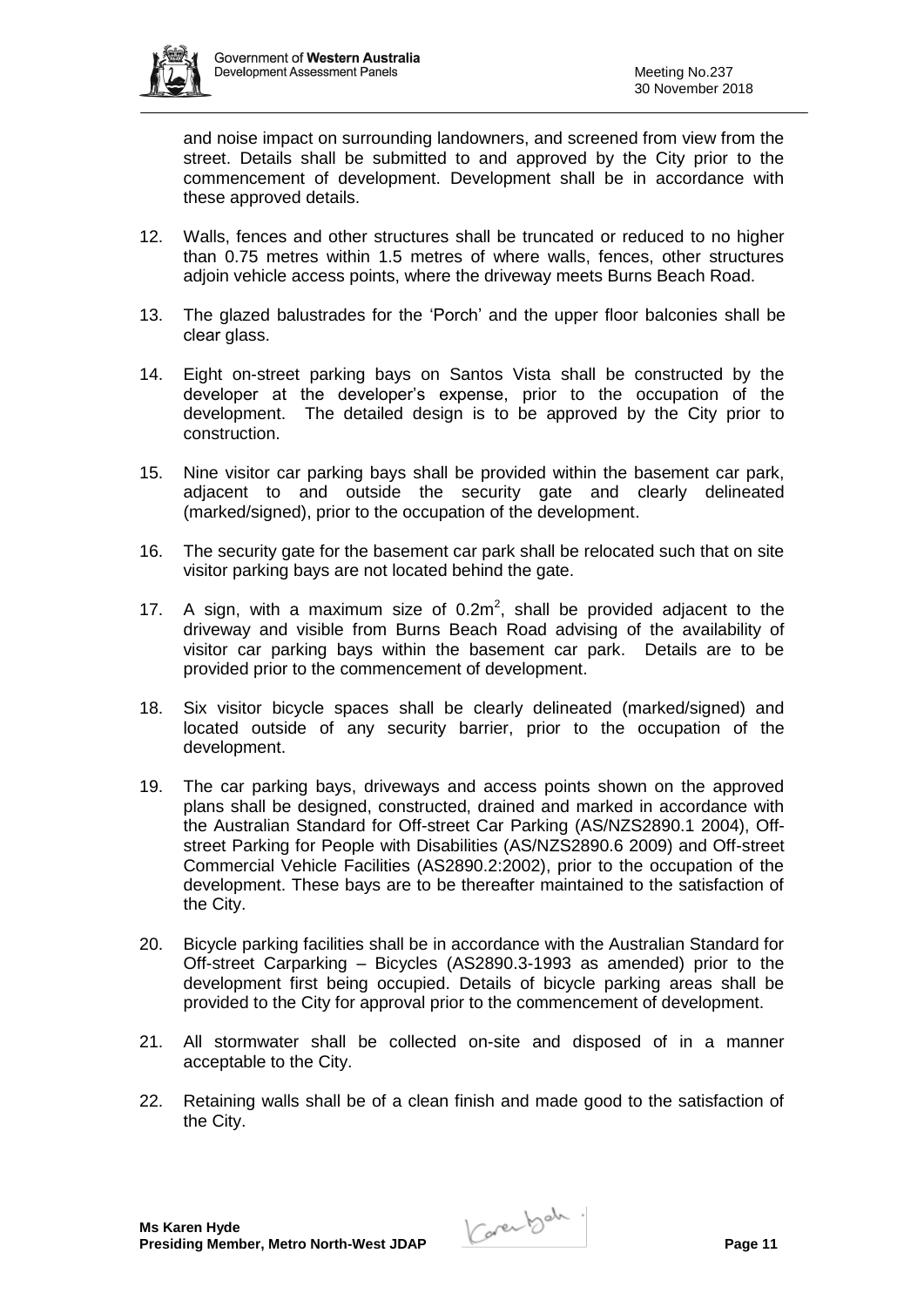

## **Advice Notes**

- 1. With respect to the removal of the 'Rooftop gym', should the amenities still be required, the internal reconfiguration of the building to accommodate these amenities is to be to the satisfaction of the City and as demonstrated on the plans in Attachment 13.
- 2. The owner/applicant is advised that the subject site has been identified as being within a bushfire prone area as designated by the Fire and Emergency Services Commissioner. As a result:
	- c. a notification on the certificate of title is required in accordance with clause 6.10 of *State Planning Policy 3.7 – Planning for Bushfire Prone Areas* (SPP3.7); and
	- d. additional construction methods may be required as part of the Building Permit.

Further information about the designated bushfire prone areas and SPP3.7 can be found on the Department of Fire and Emergency Services website: <https://www.dfes.wa.gov.au/>and the Department of Planning website: <http://www.planning.wa.gov.au/>

- 3. With respect to the landscaping, it is recommended that universal access to the main internal garden area is provided off the pathways.
- 4. With respect to the Waste Management Plan:
	- a. all waste is to be collected within the basement. No bins are to be placed on the verge for collection;
	- b. the Hardstand Waste Bin Collection area on the corner of Fernando Parkway and Santos Vista is not supported and is to be removed from the plans;
	- c. the applicant is to confirm that the clearance height between the finished floor level of the driveway/basement and ceiling is sufficient enough to cater for waste service vehicles;
	- d. the bin store area is to be designed and equipped to the satisfaction of the City. It shall be provided with a hose cock and have a concrete floor graded to a floor waste connected to sewer. Given the proposed location within the basement of the building, please ensure connection to sewer is possible.
- 5. With respect to the schedule of colours and materials, the City encourages the developer to incorporate materials and colours to the external surface of the building and associated structures, including roofing, that have low reflective characteristics to minimise potential glare from the development impacting the amenity of the adjoining or nearby neighbours.
- 6. Any existing footpaths and kerbing shall be retained and protected during construction of the development. Should the footpath/kerb be damaged during the construction of the development, it shall be reinstated to the satisfaction of the City.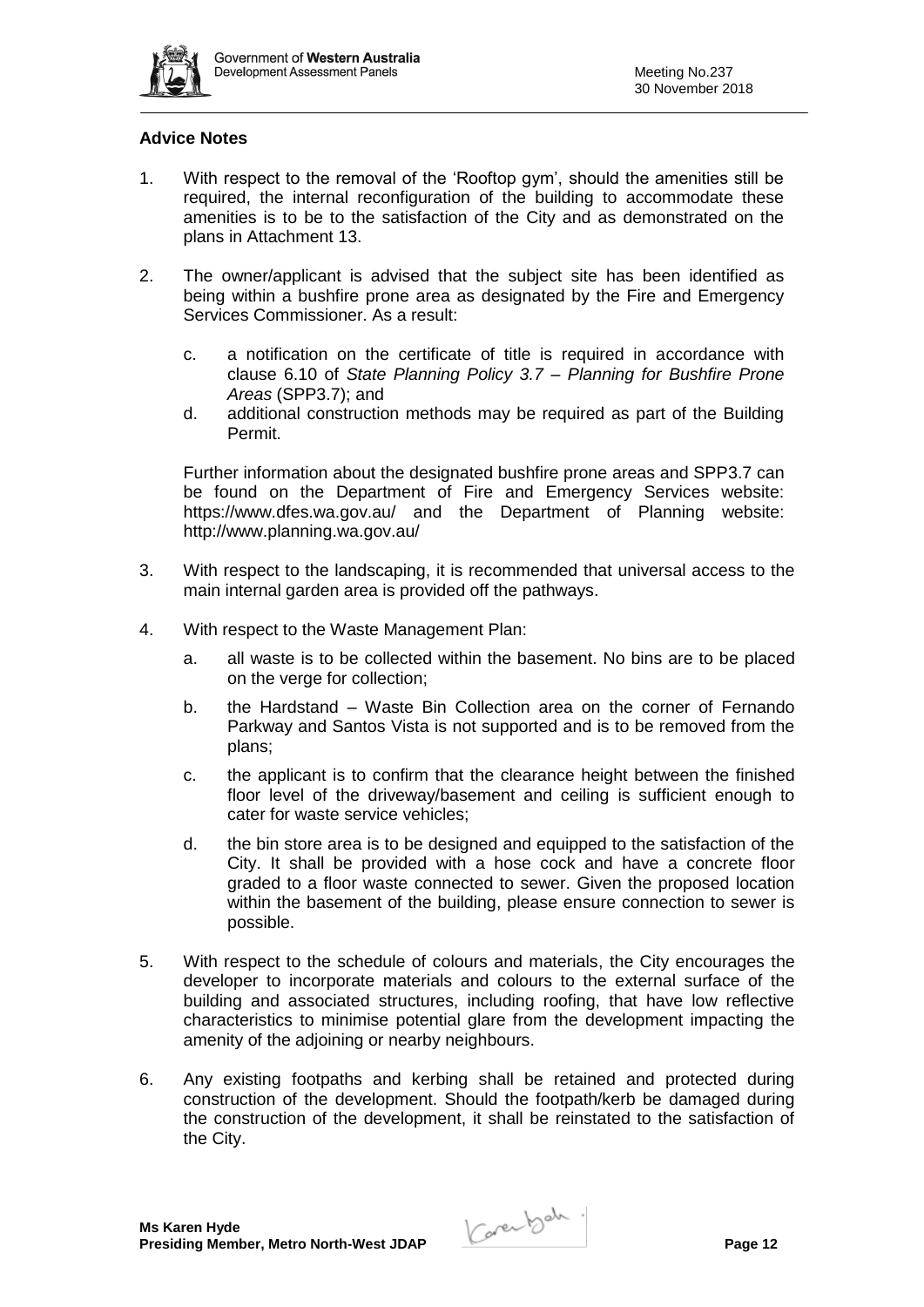- 7. Development shall comply with the requirements of the *Environmental Protection Act 1986* and the *Environmental Protection (Noise) Regulations 1997*. Consideration needs to be given to the positioning and placement of noisy plant equipment (e.g. air conditioners, mechanical exhaust etc) so as to not have a negative impact on surrounding residents.
- 8. Development shall comply with the *Health (Aquatic Facilities) Regulations 2007.* Prior to commencing construction, design approval must first be obtained from the Department of Health (WA). For more information contact the Water Unit on 9388 4999. Additionally, please be aware that monthly water sampling will be required and is subject to additional fee (approx. \$32 per month when undertaken by City of Joondalup).
- 9. All laundry areas to be provided with a floor waste in accordance with the City's Local Laws. In addition to having mechanical ventilation it is recommended that internal laundry areas be provided with condensation dryers to minimise the likelihood of mould occurring.
- 10. Ventilation to toilets and any other room which contains a toilet must comply with the *Sewerage (Lighting, Ventilation and Construction) Regulations 1971*.
- 11. Compliance with the NCC BCA is solely the responsibility of the independent building surveyor who certifies and issues the Certificate of Design Compliance.
- 12. The applicant/owner is advised that verge treatments are required to comply with the City's Street Verge Guidelines. A copy of the Guidelines can be obtained at <https://www.joondalup.wa.gov.au/verge-treatments/>

**REASON:** In accordance with details contained in the Responsible Authority Report and Amending Motions.

## **The Report Recommendation (as amended) was put and CARRIED 4/1).**

For: Ms Karen Hyde Ms Sheryl Chaffer Mr Fred Zuideveld Cr Christine Hamilton-Prime

Against: Cr Philippa Taylor

| 8.2 Property Location:          | Lot 501 (470) Whitefords Avenue, Hillarys        |
|---------------------------------|--------------------------------------------------|
| <b>Development Description:</b> | Multiple Dwellings, Retail, Commercial and Plaza |
|                                 | (Endeavour Precinct)                             |
| Applicant:                      | <b>Scentre Group</b>                             |
| Owner:                          | RE1 Limited and Scentre Management Ltd and       |
|                                 | <b>RECO Whitford Pty Ltd</b>                     |
| Responsible Authority:          | City of Joondalup                                |
| DAP File No:                    | DAP/18/01486                                     |
|                                 |                                                  |

#### **REPORT RECOMMENDATION**

**Moved by:** Cr Christine Hamilton-Prime **Seconded by:** Cr Philippa Taylor

That the Metro North-West JDAP resolves to:

**Ms Karen Hyde Ms Karen Hyde**<br>Presiding Member, Metro North-West JDAP **Page 13** 

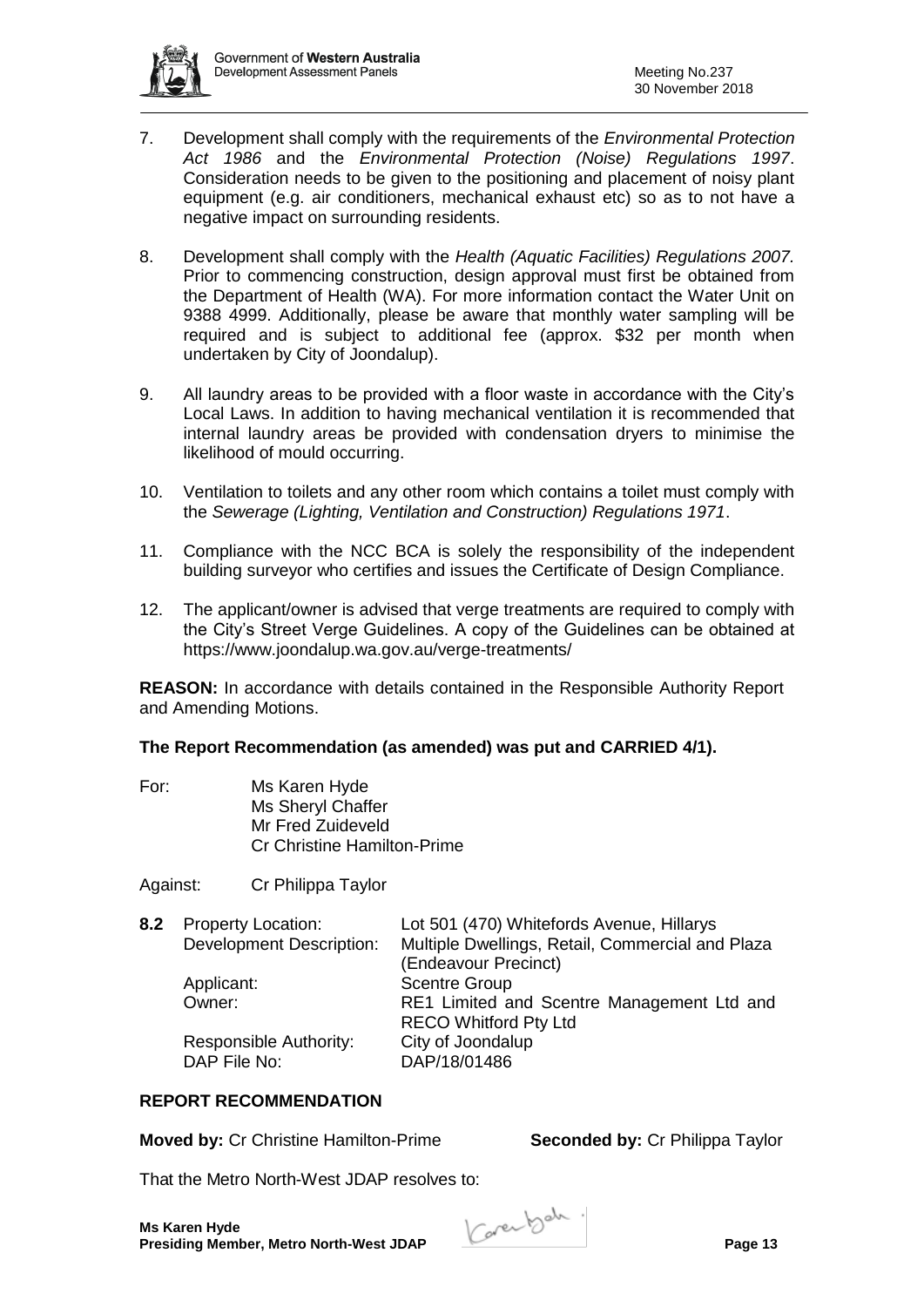

**Approve** DAP Application reference DAP/18/01486 and accompanying plans A1.01 (rev C), A2.01 (rev E), A2.02 (rev E), A2.03 (rev E), A2.04 (rev E), A2.05 (rev C), A2.06 (rev C), A2.07 (rev C), A2.08 (rev C), A2.09 (rev C), A2.10 (rev C), A2.11 (rev C), A3.01 (rev C), A3.02 (rev C) and A4.01 (rev C) in accordance with Clause 68 of the *Planning and Development (Local Planning Schemes) Regulations 2015* and the provisions of the City of Joondalup *Local Planning Scheme No. 3*, subject to the following conditions as follows:

## **Conditions**

- 1. This approval relates to the new mixed-use developments, community plaza and associated works only, as indicated on the approved plans. It does not relate to any other development on the lot.
- 2. Further to condition 1 above, the development site shall be occupied by the following land uses:
	- Multiple Dwelling
	- Office
	- Shop (up to 500m<sup>2</sup> NLA)
	- Shop (greater than 500m<sup>2</sup> NLA)
	- Restaurant
	- Consulting Rooms
	- Markets (Retail)
	- Small Bar

As defined under the *City of Joondalup Local Planning Scheme No.3.*

- 3. Endeavour Road is to be modified, including the relocation of the roundabout. A detailed design of the road modifications shall be undertaken by the applicant and approved by the City prior to the commencement of development. All works shall be carried out by the applicant to the specification and satisfaction of the City. All works are to be completed prior to occupation of the development. All costs associated with the modification of Endeavour Road, including detailed design, are to be borne by the applicant.
- 4. Prior to commencing development, a Wayfinding Strategy shall be submitted to and approved by the City. The approved wayfinding strategy shall address pedestrian connections between the community plaza and the existing western entrance to the Retail District. Works associated with the wayfinding strategy are required to be completed prior to occupation of the new mixed use development.
- 5. A Construction Management Plan is required to be submitted to and approved by the City prior to the commencement of development. The management plan shall detail how it is proposed to manage:
	- all forward works for the site:
	- the delivery of materials and equipment to the site;
	- the storage of materials and equipment on the site;
	- the parking arrangements for the contractors and subcontractors;
	- the management of dust during the construction process;
	- access to ground floor retail district multi-storey car parking areas, the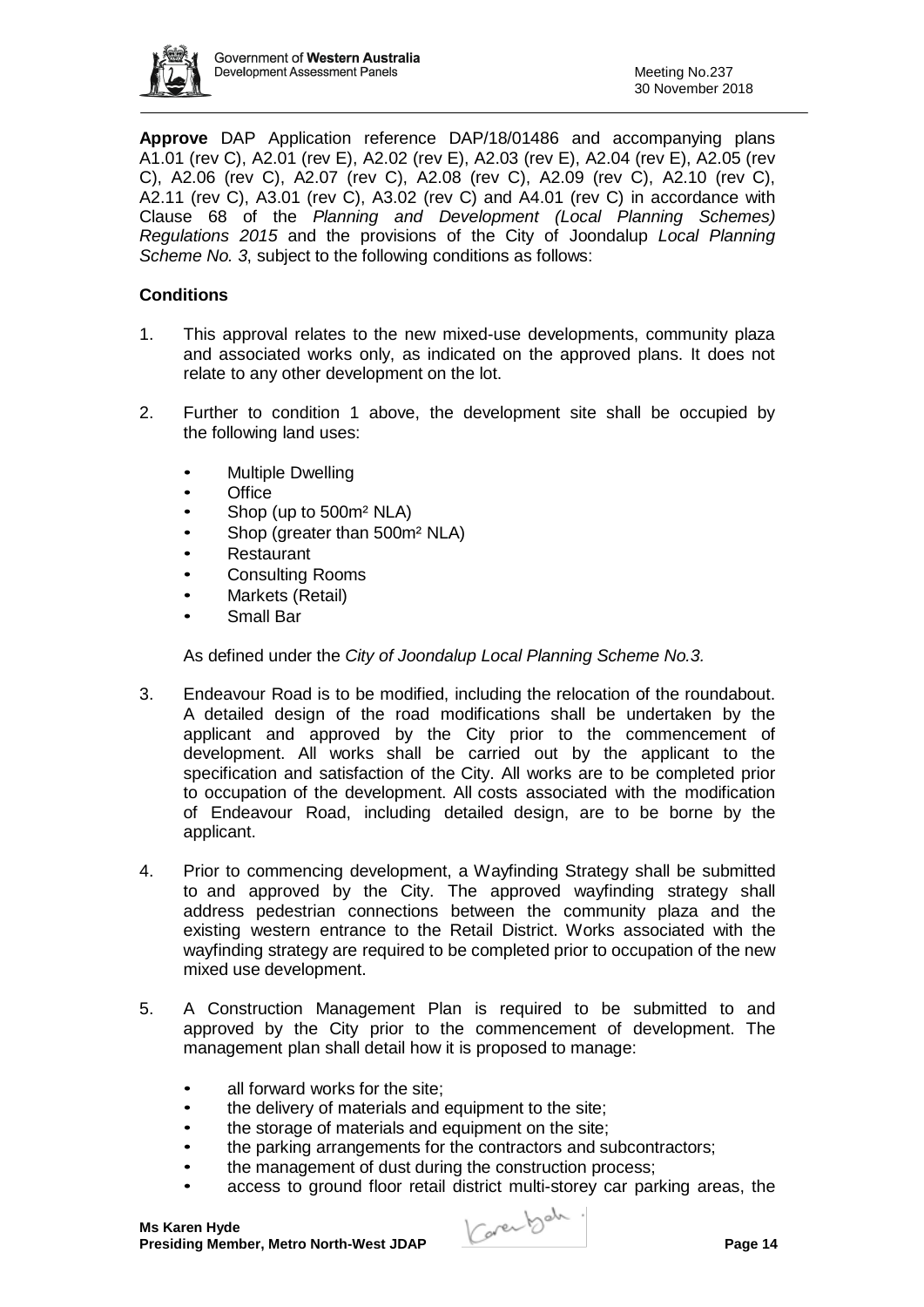

Caltex (Woolworths) service station and the Endeavour Business Centre for staff and customers during construction;

- traffic management and access to the Bunnings Warehouse/Showroom site, during the modifications to the Endeavour Road intersection;
- other matters likely to impact on the surrounding properties;
- and works shall be undertaken in accordance with the approved Construction Management Plan.
- 6. All stormwater shall be collected on-site and disposed of in a manner acceptable to the City.
- 7. All development shall be contained within the property boundaries.
- 8. A full schedule of colours and materials for all exterior parts to the building is to be submitted and approved prior to the commencement of development.

Development shall be in accordance with the approved schedule and all external materials and finishes shall be maintained to a high standard, including being free of vandalism, to the satisfaction of the City.

- 9. No obscure or reflective glazing is permitted to ground floor building facades.
- 10. A signage strategy shall be submitted to and approved by the City prior to the occupation of the development. All signage shall be installed in accordance with the approved strategy.
- 11. Retaining walls shall be of a clean finish and made good to the satisfaction of the City.
- 12. The car parking bays, driveways and access points shown on the approved plans are to be designed, constructed, drained and marked in accordance with the Australian Standard for Off-street Car Parking (AS/NZS2890.1 2004), Off-street Parking for People with Disabilities (AS/NZS2890.6 2009) and Offstreet Commercial Vehicle Facilities (AS2890.2:2002), prior to the occupation of the development. These bays are to be thereafter maintained to the satisfaction of the City.
- 13. Bicycle parking facilities provided shall be designed in accordance with the Australian Standard for Off-street Car parking – Bicycles (AS2890.3-1993) prior to the development first being occupied.
- 14. Lighting shall be installed along all driveways and pedestrian pathways and in all common service areas prior to the development first being occupied, to the satisfaction of the City. A lighting plan shall be submitted to the City for approval prior to the commencement of construction. Works shall be undertaken in accordance with the approved plans prior to occupation of the development.
- 15. Prior to occupation of the dwellings, each dwelling shall be provided with an adequate area for clothes drying facilities that is screened from view from the street(s) to the satisfaction of the City.
- 16. Detailed landscaping plans shall be submitted to and approved by the City prior to the commencement of development. These landscaping plans are to indicate the proposed landscaping treatment(s) of the subject site and the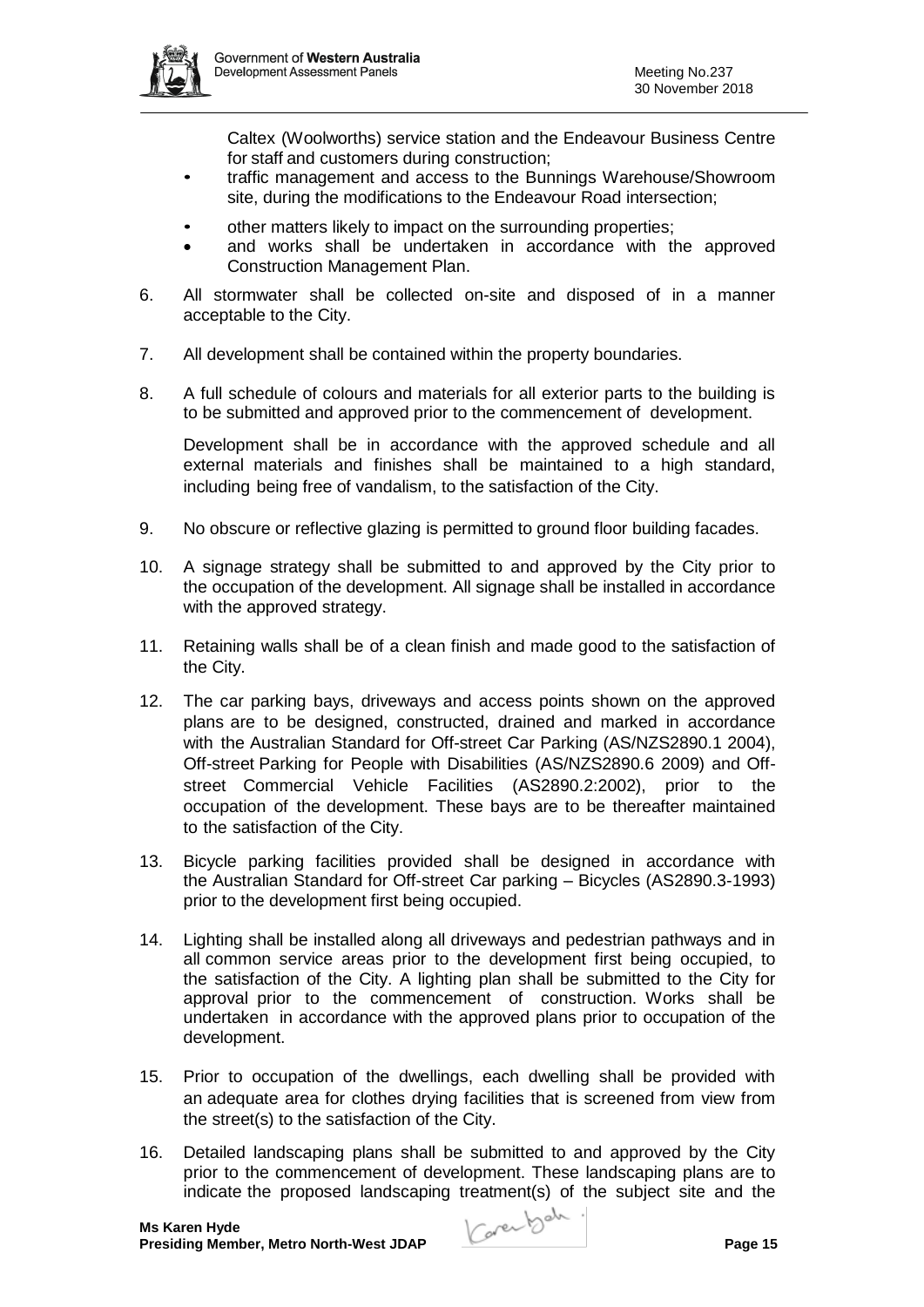

adjoining Endeavour Road verge area, and shall:

- Be drawn at an appropriate scale of either 1:100, 1:200 or 1:500;
- Provide all details relating to paving, treatment of verges and tree planting in the car park;
- Show spot levels and/or contours of the site:
- Indicate any existing vegetation to be retained and the proposed manner in which this will be managed;
- Be based on water sensitive urban design principles to the satisfaction of the City;
- Be based on Designing out Crime principles to the satisfaction of the City: and
- Show all irrigation design details.
- 17. Landscaping and reticulation shall be established in accordance with the approved landscaping plans, Australian Standards and best trade practice prior to the development first being occupied and thereafter maintained to the satisfaction of the City.
- 18. Any roof mounted or freestanding plant or equipment such as air conditioning units, satellite dishes or radio masts to be located and screened so as not to be visible from beyond the boundaries of the development site, prior to the occupation of the building(s) to the satisfaction of the City.
- 19. A refuse management plan indicating the method of rubbish collection is to be submitted prior to the commencement of development and approved by the City prior to the development first being occupied.

#### **Advice Notes**

- 1. In regard to colours and materials, the City encourages the applicant/owner to incorporate materials and colours to the external surface of the development, including roofing, that have low reflective characteristics to minimise potential glare from the development impacting the amenity of the adjoining or nearby neighbours.
- 2. In relation to landscaping and reticulation, the applicant is advised that verge treatments are required to comply with the City's Street Verge Guidelines. A copy of the Guidelines can be obtained at <http://www.joondalup.wa.gov.au/Live/Streetscapes.aspx>
- 3. In relation to the method of rubbish collection, refuse management shall be undertaken in accordance with the recommendations within the 'Endeavour Precinct Stage 1, Whitfords Waste Management Plan' prepared by Encycle Consulting.
- 4. Any existing footpath and kerbing shall be retained and protected during construction of the development and shall not be removed or altered for the purposes of a vehicle crossover. Should the footpath/kerb be damaged during the construction of the development, it shall be reinstated to the satisfaction of the City.
- 5. The applicant is advised that all food premises are required to comply with the provisions of the *Food Act 2008*.

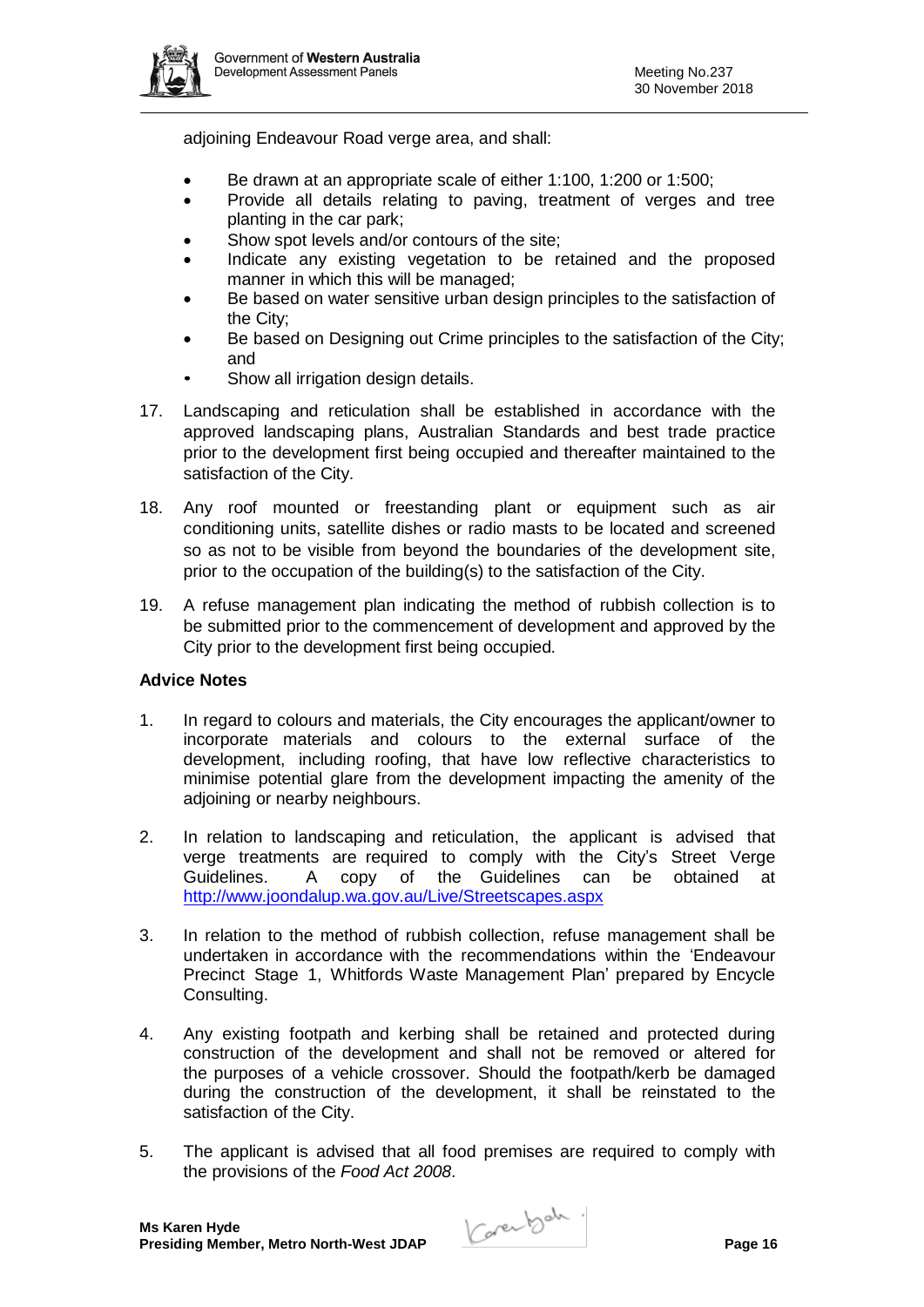- 6. The applicant is advised that ventilation to residential apartments is to be provided in accordance with the *Sewerage (Lighting, Ventilation and Construction) Regulations 1971*.
- 7. It is recommended that only condensing style clothes dryers are provided, or as specified, for residential apartments.
- *8.* The applicant is advised that wet areas must be properly surfaced and graded in accordance with the City's *Health Local Law 1999.*
- 9. *Environmental Protection (Noise) Regulations 1997* (Regulations) are to be considered in designing and locating air intakes & outlets, mechanical plant & equipment, bin stores, loading docks and similar areas. Apartments would be considered as noise sensitive premises and residents would have the right to complain about noise exceeding the assigned levels from the Regulations.
- 10. The applicant is advised that bin storage areas must incorporate washdown facilities and be in accordance with the City's *Health Local Law 1999*. The minimum specification includes a concrete floor graded to a floor waste that is connected to sewer and a hose cock.
- 11. A swimming pool provided to residential developments, where there are more than 30 dwellings, is an Aquatic Facility. Pre-construction, approval is required from the Department of Health under the *Health (Aquatic Facilities) Regulations 200*7.

## **AMENDING MOTION 1**

The following amending motions were made en bloc:

**Moved by:** Ms Karen Hyde **Seconded by:** Cr Christine Hamilton-Prime

(i) That Condition 3 be amended to read as follows:

*Endeavour Road is to be modified, including the relocation of the roundabout. A detailed design of the road modifications shall be undertaken by the applicant and approved by the City prior to the commencement of development. All works shall be carried out by the applicant to the specification and satisfaction of the City. All works are to be completed prior to occupation of the development commencement of development of the southern building. All costs associated with the modification of Endeavour Road, including detailed design, are to be borne by the applicant.* 

(ii) That new Advice Note 12 be added to read as follows:

*In relation to Endeavour Road and the relocation of the roundabout, the existing roundabout adjacent to the southern building on Endeavour Road is to be relocated approximately 30 metres to the south. The existing internal access road will be realigned to connect to the relocated roundabout and link in with the existing southern access to the Bunnings Warehouse site providing a new four-way intersection. The road works associated with the roundabout and internal road modifications are subject to detailed design to be approved by the City.*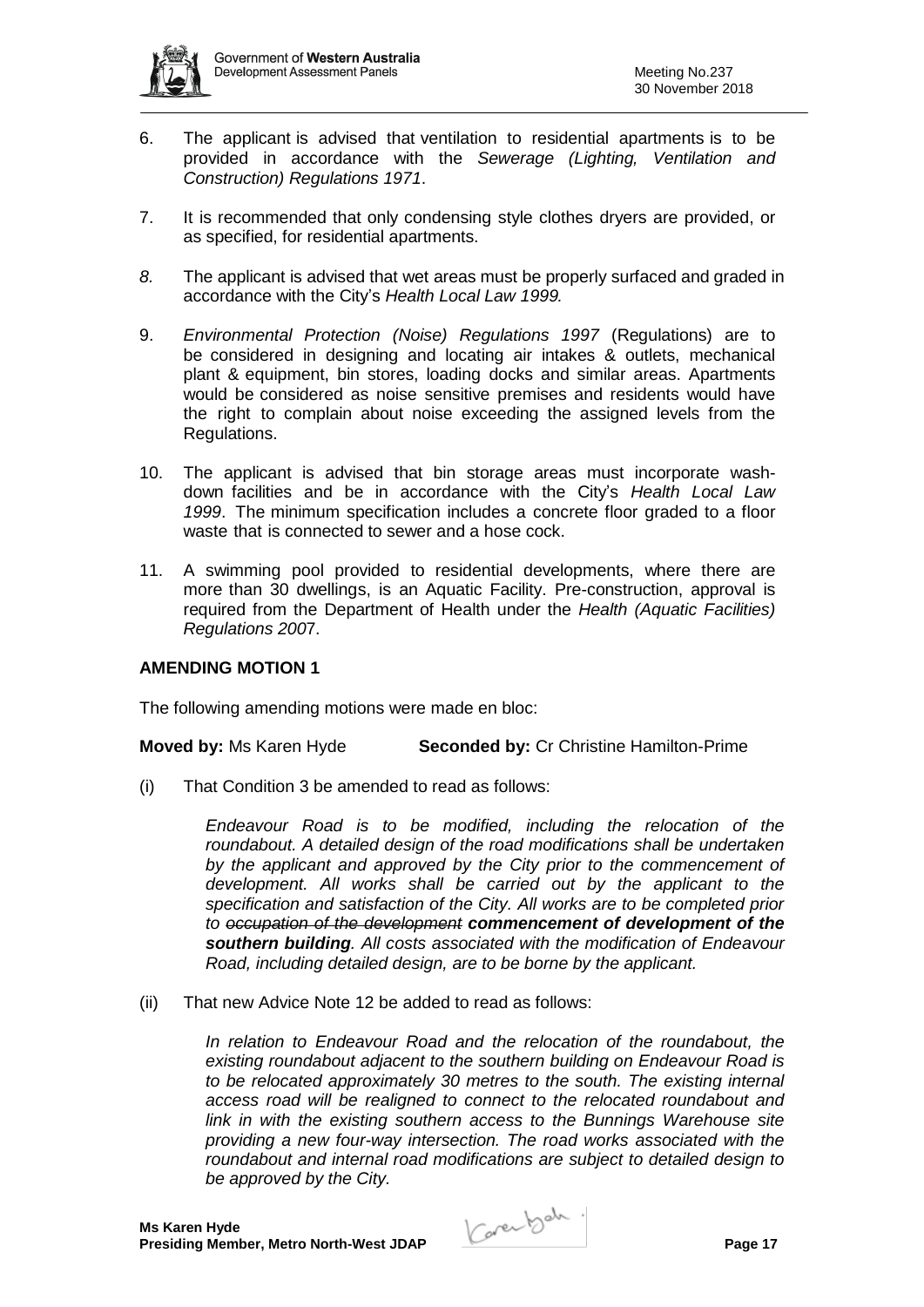

(iii) That new Condition 20 be added to read as follows:

*The approval period of the new mixed use developments, community plaza and associated works is time limited to 3 years from the date of this decision. If the development has not substantially commenced within this period the applicant shall apply to the City to renew the application 3 months prior to the expiry of the approval, stating whether any part of the development has been altered since its original approval.* 

**REASON:** To provide clarity regarding the staging and configuration of the road modifications and the extent of the timeframe for substantial commencement.

**The Amending Motion was put and CARRIED UNANIMOUSLY.** 

#### **AMENDING MOTION 2**

**Moved by:** Mr Fred Zuideveld **Seconded by:** Ms Sheryl Chaffer

That Condition 15 be amended to read as follows:

*Prior to occupation of the dwellings, each dwelling shall be provided with an adequate area for clothes drying facilities that is screened from view from the street(s) or alternatively provide mechanical clothes dryers to the satisfaction of the City.* 

**REASON:** To provide clarity in the condition regarding the expectations for clothes drying at the development to not impact upon the visual amenity of the development and public realm.

**The Amending Motion was put and CARRIED UNANIMOUSLY.** 

#### **AMENDING MOTION 3**

**Moved by:** Ms Karen Hyde **Seconded by:** Mr Fred Zuideveld

That new Condition 21 be added to read as follows:

In the event that the development is not constructed in a single stage, a *staging plan shall be provided to the City prior to commencement of*  development. All details of the proposed staging shall be included in the *staging plan including details to demonstrate the interface of any completed development including the pedestrian plaza with any vacant land will be treated to a high standard until fully developed to the satisfaction of the City.*

**REASON:** To ensure that if the development is staged, that the development interfaces well with the remaining site and any vacant land is finished and maintained in the interim to a high standard.

**The Amending Motion was put and CARRIED UNANIMOUSLY.**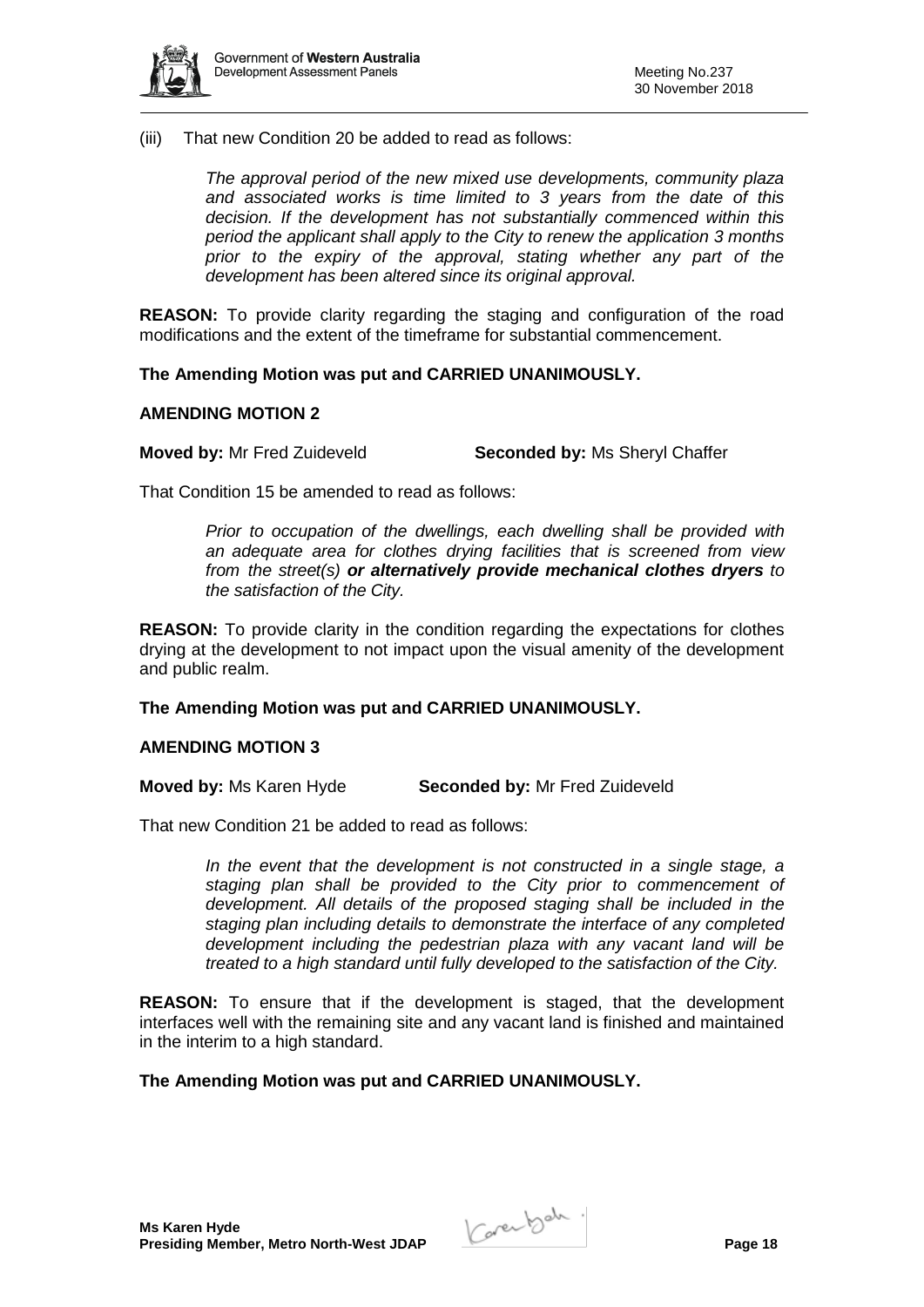

## **REPORT RECOMMENDATION (AS AMENDED)**

**Approve** DAP Application reference DAP/18/01486 and accompanying plans A1.01 (rev C), A2.01 (rev E), A2.02 (rev E), A2.03 (rev E), A2.04 (rev E), A2.05 (rev C), A2.06 (rev C), A2.07 (rev C), A2.08 (rev C), A2.09 (rev C), A2.10 (rev C), A2.11 (rev C), A3.01 (rev C), A3.02 (rev C) and A4.01 (rev C) in accordance with Clause 68 of the *Planning and Development (Local Planning Schemes) Regulations 2015* and the provisions of the City of Joondalup *Local Planning Scheme No. 3*, subject to the following conditions as follows:

#### **Conditions**

- 1. This approval relates to the new mixed-use developments, community plaza and associated works only, as indicated on the approved plans. It does not relate to any other development on the lot.
- 2. Further to condition 1 above, the development site shall be occupied by the following land uses:
	- Multiple Dwelling
	- Office
	- Shop (up to 500m<sup>2</sup> NLA)
	- Shop (greater than 500m<sup>2</sup> NLA)
	- Restaurant
	- Consulting Rooms
	- Markets (Retail)
	- Small Bar

As defined under the *City of Joondalup Local Planning Scheme No.3.*

- 3. Endeavour Road is to be modified, including the relocation of the roundabout. A detailed design of the road modifications shall be undertaken by the applicant and approved by the City prior to the commencement of development. All works shall be carried out by the applicant to the specification and satisfaction of the City. All works are to be completed prior to commencement of development of the southern building. All costs associated with the modification of Endeavour Road, including detailed design, are to be borne by the applicant.
- 4. Prior to commencing development, a Wayfinding Strategy shall be submitted to and approved by the City. The approved wayfinding strategy shall address pedestrian connections between the community plaza and the existing western entrance to the Retail District. Works associated with the wayfinding strategy are required to be completed prior to occupation of the new mixed use development.
- 5. A Construction Management Plan is required to be submitted to and approved by the City prior to the commencement of development. The management plan shall detail how it is proposed to manage:
	- all forward works for the site;
	- the delivery of materials and equipment to the site;
	- the storage of materials and equipment on the site;
	- the parking arrangements for the contractors and subcontractors;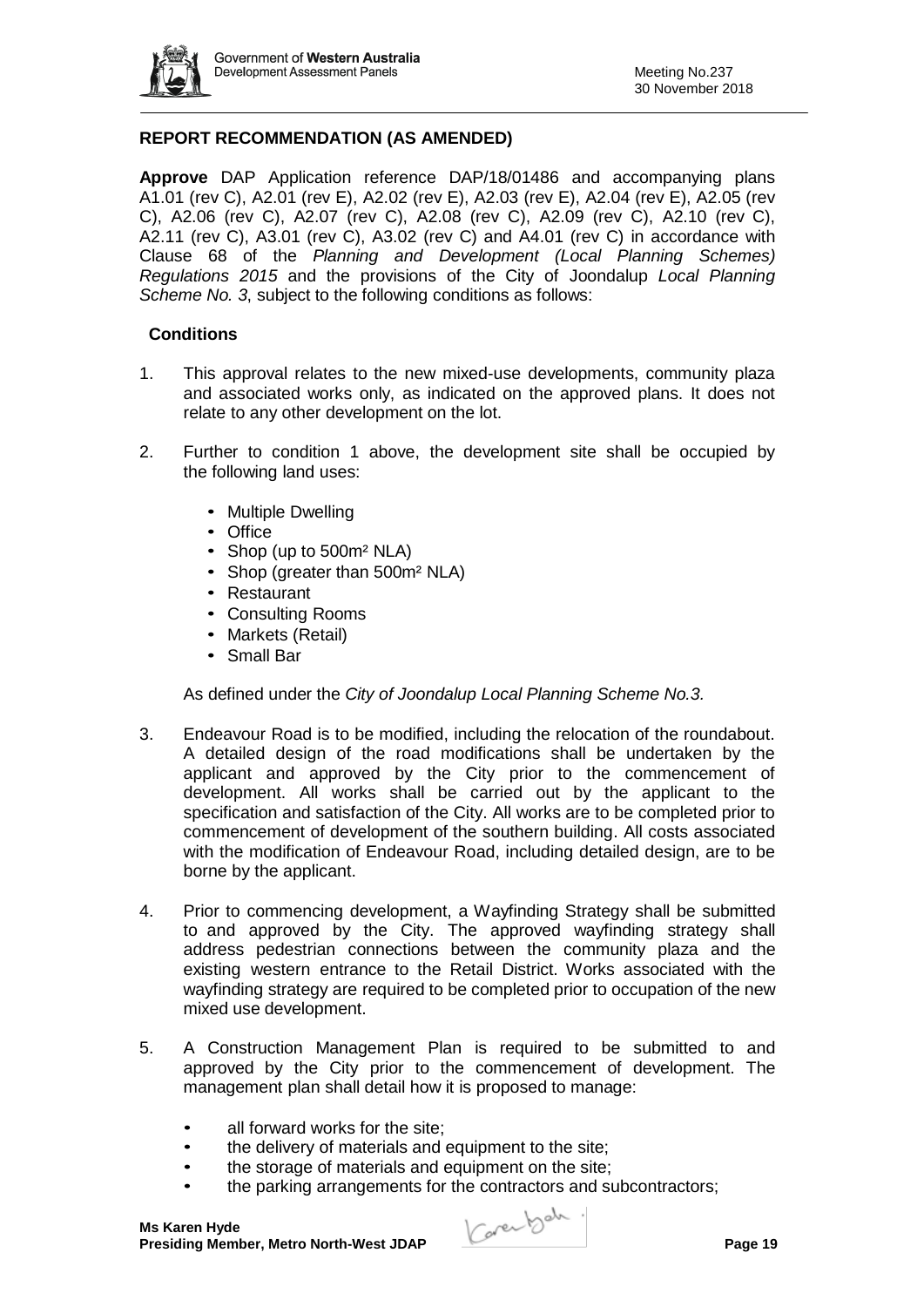

- the management of dust during the construction process;
- access to ground floor retail district multi-storey car parking areas, the Caltex (Woolworths) service station and the Endeavour Business Centre for staff and customers during construction;
- traffic management and access to the Bunnings Warehouse/Showroom site, during the modifications to the Endeavour Road intersection;
- other matters likely to impact on the surrounding properties;
- and works shall be undertaken in accordance with the approved Construction Management Plan.
- 6. All stormwater shall be collected on-site and disposed of in a manner acceptable to the City.
- 7. All development shall be contained within the property boundaries.
- 8. A full schedule of colours and materials for all exterior parts to the building is to be submitted and approved prior to the commencement of development.

Development shall be in accordance with the approved schedule and all external materials and finishes shall be maintained to a high standard, including being free of vandalism, to the satisfaction of the City.

- 9. No obscure or reflective glazing is permitted to ground floor building facades.
- 10. A signage strategy shall be submitted to and approved by the City prior to the occupation of the development. All signage shall be installed in accordance with the approved strategy.
- 11. Retaining walls shall be of a clean finish and made good to the satisfaction of the City.
- 12. The car parking bays, driveways and access points shown on the approved plans are to be designed, constructed, drained and marked in accordance with the Australian Standard for Off-street Car Parking (AS/NZS2890.1 2004), Off-street Parking for People with Disabilities (AS/NZS2890.6 2009) and Offstreet Commercial Vehicle Facilities (AS2890.2:2002), prior to the occupation of the development. These bays are to be thereafter maintained to the satisfaction of the City.
- 13. Bicycle parking facilities provided shall be designed in accordance with the Australian Standard for Off-street Car parking – Bicycles (AS2890.3-1993) prior to the development first being occupied.
- 14. Lighting shall be installed along all driveways and pedestrian pathways and in all common service areas prior to the development first being occupied, to the satisfaction of the City. A lighting plan shall be submitted to the City for approval prior to the commencement of construction. Works shall be undertaken in accordance with the approved plans prior to occupation of the development.
- 15. Prior to occupation of the dwellings, each dwelling shall be provided with an adequate area for clothes drying facilities that is screened from view from the street(s) or alternatively provide mechanical clothes dryers to the satisfaction of the City.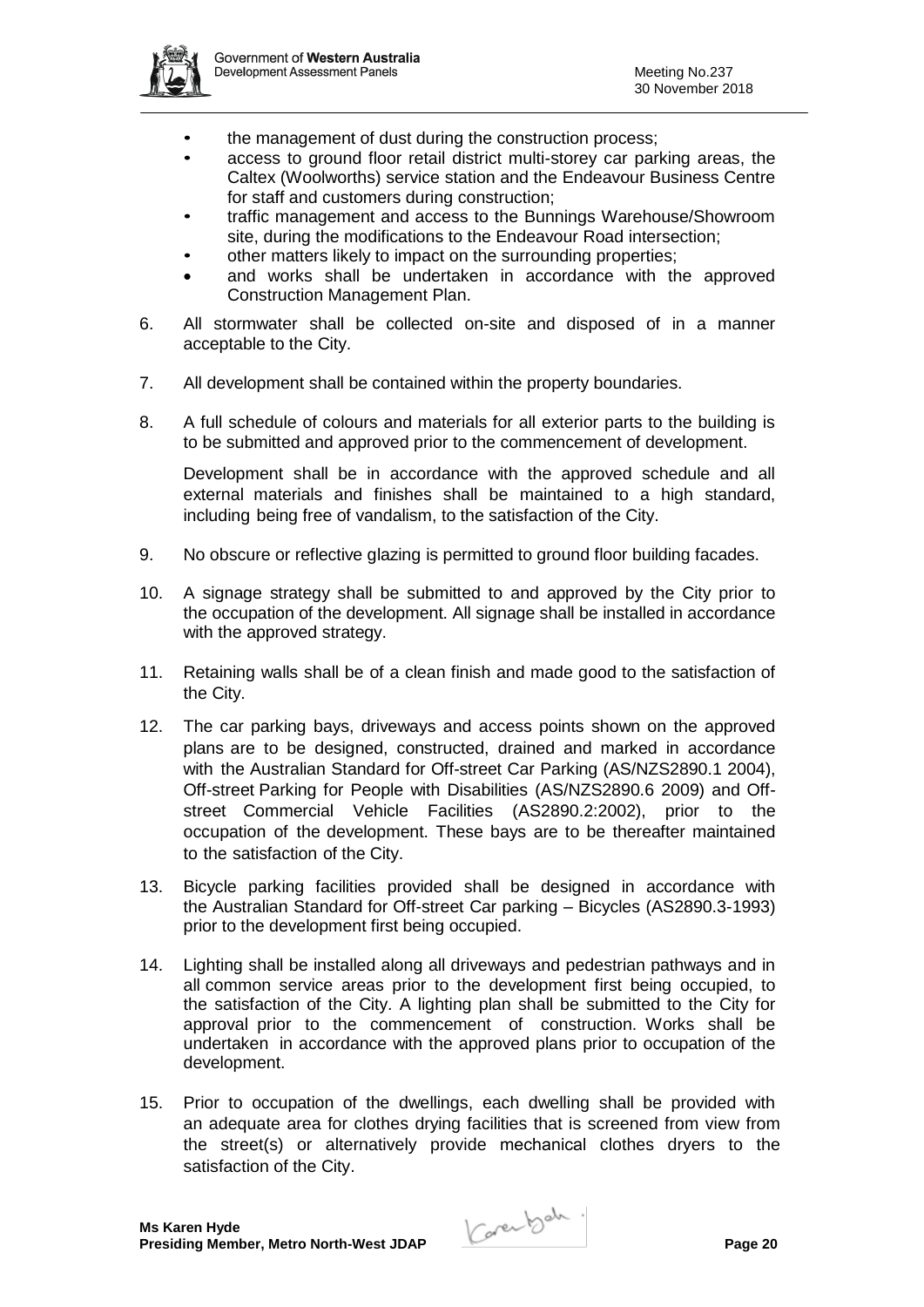

- 16. Detailed landscaping plans shall be submitted to and approved by the City prior to the commencement of development. These landscaping plans are to indicate the proposed landscaping treatment(s) of the subject site and the adjoining Endeavour Road verge area, and shall:
	- Be drawn at an appropriate scale of either 1:100, 1:200 or 1:500;
	- Provide all details relating to paving, treatment of verges and tree planting in the car park;
	- Show spot levels and/or contours of the site;
	- Indicate any existing vegetation to be retained and the proposed manner in which this will be managed;
	- Be based on water sensitive urban design principles to the satisfaction of the City;
	- Be based on Designing out Crime principles to the satisfaction of the City; and
	- Show all irrigation design details.
- 17. Landscaping and reticulation shall be established in accordance with the approved landscaping plans, Australian Standards and best trade practice prior to the development first being occupied and thereafter maintained to the satisfaction of the City.
- 18. Any roof mounted or freestanding plant or equipment such as air conditioning units, satellite dishes or radio masts to be located and screened so as not to be visible from beyond the boundaries of the development site, prior to the occupation of the building(s) to the satisfaction of the City.
- 19. A refuse management plan indicating the method of rubbish collection is to be submitted prior to the commencement of development and approved by the City prior to the development first being occupied.
- 20. The approval period of the new mixed use developments, community plaza and associated works is time limited to 3 years from the date of this decision. If the development has not substantially commenced within this period the applicant shall apply to the City to renew the application 3 months prior to the expiry of the approval, stating whether any part of the development has been altered since its original approval.
- 21. In the event that the development is not constructed in a single stage, a staging plan shall be provided to the City prior to commencement of development. All details of the proposed staging shall be included in the staging plan including details to demonstrate the interface of any completed development including the pedestrian plaza with any vacant land will be treated to a high standard until fully developed to the satisfaction of the City.

#### **Advice Notes**

1. In regard to colours and materials, the City encourages the applicant/owner to incorporate materials and colours to the external surface of the development, including roofing, that have low reflective characteristics to minimise potential glare from the development impacting the amenity of the adjoining or nearby neighbours.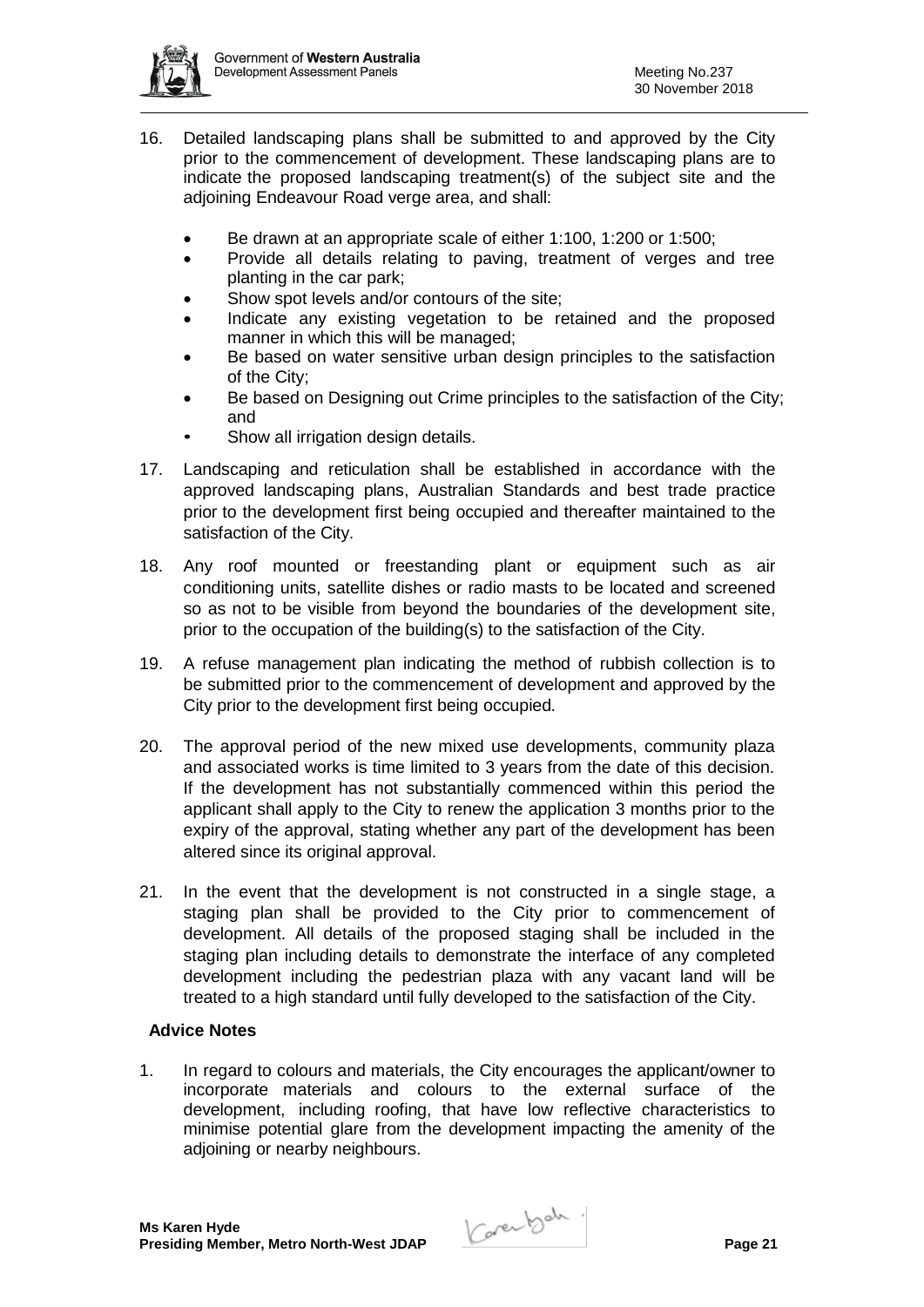

- 2. In relation to landscaping and reticulation, the applicant is advised that verge treatments are required to comply with the City's Street Verge<br>Guidelines. A copy of the Guidelines can be obtained at Guidelines. A copy of the Guidelines can be obtained at <http://www.joondalup.wa.gov.au/Live/Streetscapes.aspx>
- 3. In relation to the method of rubbish collection, refuse management shall be undertaken in accordance with the recommendations within the 'Endeavour Precinct Stage 1, Whitfords Waste Management Plan' prepared by Encycle Consulting.
- 4. Any existing footpath and kerbing shall be retained and protected during construction of the development and shall not be removed or altered for the purposes of a vehicle crossover. Should the footpath/kerb be damaged during the construction of the development, it shall be reinstated to the satisfaction of the City.
- 5. The applicant is advised that all food premises are required to comply with the provisions of the *Food Act 2008*.
- 6. The applicant is advised that ventilation to residential apartments is to be provided in accordance with the *Sewerage (Lighting, Ventilation and Construction) Regulations 1971*.
- 7. It is recommended that only condensing style clothes dryers are provided, or as specified, for residential apartments.
- 8. The applicant is advised that wet areas must be properly surfaced and graded in accordance with the City's *Health Local Law 1999.*
- 9. *Environmental Protection (Noise) Regulations 1997* (Regulations) are to be considered in designing and locating air intakes & outlets, mechanical plant & equipment, bin stores, loading docks and similar areas. Apartments would be considered as noise sensitive premises and residents would have the right to complain about noise exceeding the assigned levels from the Regulations.
- 10. The applicant is advised that bin storage areas must incorporate washdown facilities and be in accordance with the City's *Health Local Law 1999*. The minimum specification includes a concrete floor graded to a floor waste that is connected to sewer and a hose cock.
- 11. A swimming pool provided to residential developments, where there are more than 30 dwellings, is an Aquatic Facility. Pre-construction, approval is required from the Department of Health under the *Health (Aquatic Facilities) Regulations 200*7.
- 12. In relation to Endeavour Road and the relocation of the roundabout, the existing roundabout adjacent to the southern building on Endeavour Road is to be relocated approximately 30 metres to the south. The existing internal access road will be realigned to connect to the relocated roundabout and link in with the existing southern access to the Bunnings Warehouse site providing a new four-way intersection. The road works associated with the roundabout and internal road modifications are subject to detailed design to be approved by the City.